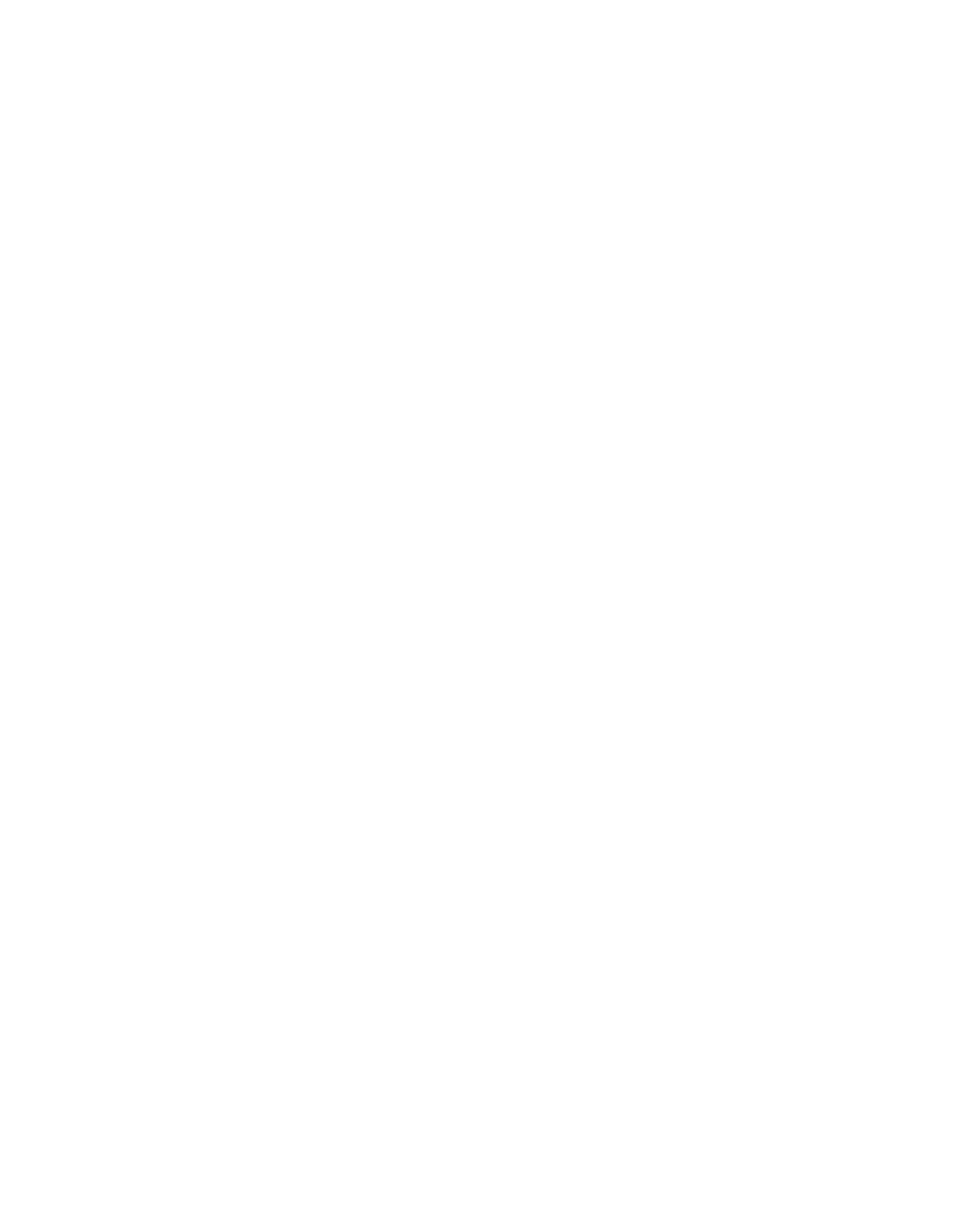# A Survey of Learning-Based Techniques of Email Spam Filtering

Enrico Blanzieri, University of Trento, Italy, and Anton Bryl University of Trento, Italy, Create-Net, Italy anton.bryl@dit.unitn.it

January 11, 2008

## Abstract

Email spam is one of the major problems of the today's Internet, bringing financial damage to companies and annoying individual users. Among the approaches developed to stop spam, filtering is an important and popular one. In this paper we give an overview of the state of the art of machine learning applications for spam filtering, and of the ways of evaluation and comparison of different filtering methods. We also provide a brief description of other branches of anti-spam protection and discuss the use of various approaches in commercial and noncommercial anti-spam software solutions.

## 1 Introduction

The problem of undesired electronic messages is nowadays a serious issue, as spam constitutes up to 75–80% of total amount of email messages [63]. Spam causes several problems, some of them resulting in direct financial losses. More precisely, spam causes misuse of traffic, storage space and computational power [86]; spam makes users look through and sort out additional email, not only wasting their time and causing loss of work productivity, but also irritating them and, as many claim, violating their privacy rights [86]; finally, spam causes legal problems by advertising pornography, pyramid schemes, etc. [68]. The total worldwide financial losses caused by spam in 2005 were estimated by Ferris Research Analyzer Information Service at \$50 billion [31].

Lately, Goodman et al. [39] presented an overview of the field of anti-spam protection, giving a brief history of spam and anti-spam and describing major directions of development. They are quite optimistic in their conclusions, indicating learning-based spam recognition, together with anti-spoofing technologies and economic approaches, as one of the measures which together will probably lead to the final victory over email spammers in the near future. Presently, according to the study by Siponen and Stucke [86] about the use of different kinds of anti-spam tools and techniques in companies, filtering is the most popular way of protection from spam. This shows that spam filtering is, and is likely to remain, an important practical application of machine learning.

In this paper we give a structured overview of the existing learning-based approaches to spam filtering. One section describes the spam phenomenon, including a brief overview of non-filtering techniques, which we think is necessary for understanding the context in which a spam filter works. Our survey gives a systematic guide to the present state of the literature, considering a wide scope of papers, and being thus complementary to the work of Goodman et al. [39],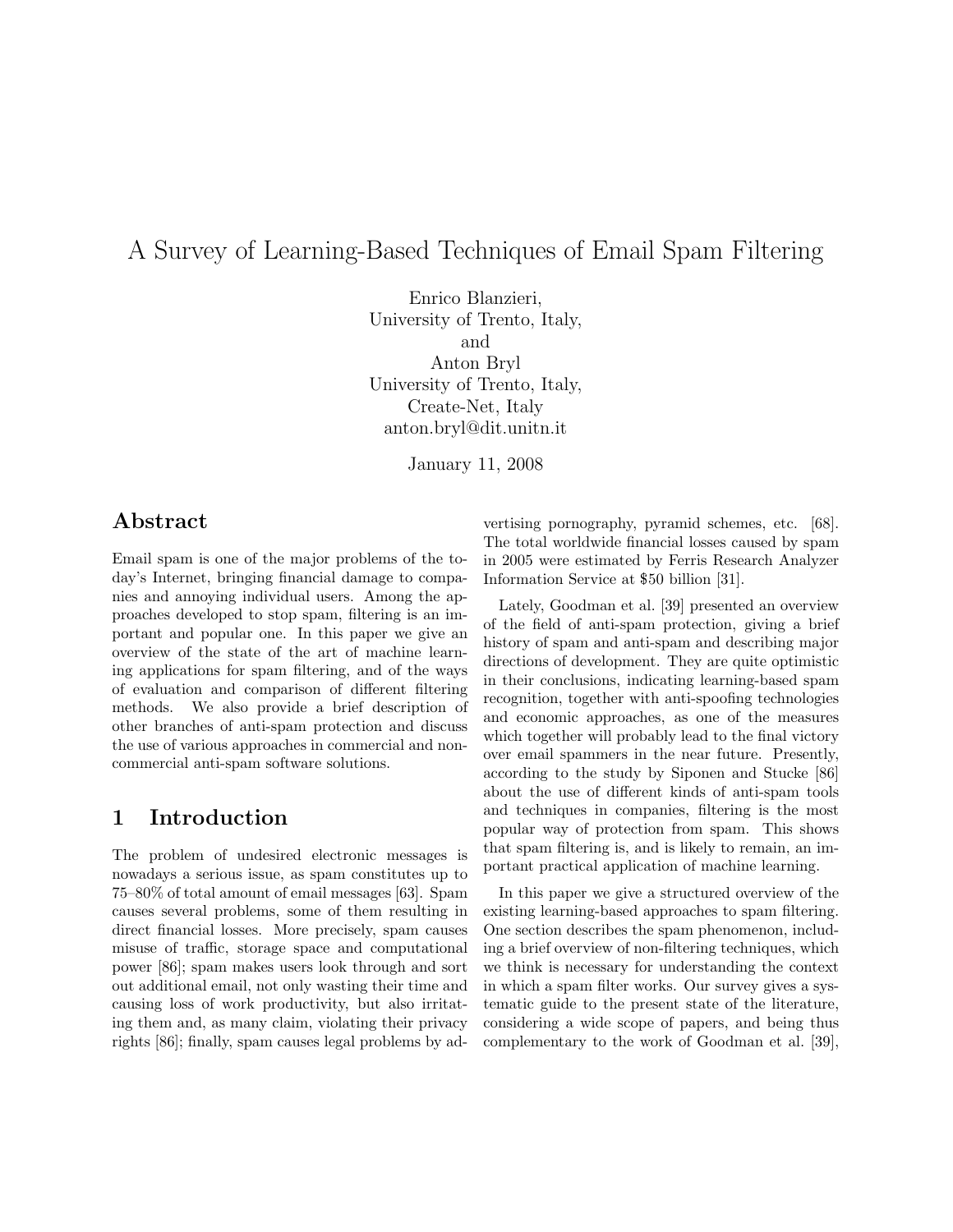who present a concise account of the history of antispam protection and the directions of future development. An overview of email classification, including spam filtering, was previously given by Wang and Cloete [93]. Compared to their work, we overview a much wider variety of filtering techniques and pay more attention to evaluation and comparison of different approaches in the literature.

The survey does not intend to cover neighboring topics, being devoted to protection from email spam. In particular, we do not address the issue of viruses delivered by spam, because we believe that this two problems, namely spam and viruses, are always distinguishable enough to be discussed separately: a virus can be recognized as such without reference to the way of delivery of it, and a spam message can be recognized as such both with and without malicious content. Also, we focus on the email spam, not on spam in general. Though the spam delivered through instant messengers, blog comments or systems of voice transmission pursues similar goals, the technical differences are significant enough to make the problem of spam in general too complex for one overview (see, for example, the paper by Park et al. [72] for discussion of differences between email and voice spam).

The paper is organized as follows: Section 2 is an introduction to the phenomenon of spam, including a brief overview of anti-spam efforts not based on filtering; Section 3 is dedicated to the methods of machine learning used for spam filtering; Section 4 is a brief glance on the existing commercial and noncommercial software solution; Section 5 overviews evaluation and comparison methods; finally, Section 6 is a conclusion.

## 2 The Spam Phenomenon

This section provides an introduction to the phenomenon of spam, including the definition and general characteristics of spam, as well as a brief overview of non-filtering methods of anti-spam protection, namely anti-spam legislation and changes in the process of email transmission. Not being directly related to spam filtering, this methods either influence the ways in which spam can be formed and transmitted, or provide new architectures in which a filter can be used. Therefore, a brief introduction to this methods is needed before passing to filtering itself.

## 2.1 Definition and General Characteristics of Spam

There exist various definitions of what spam (also called junk mail) is and how it differs from legitimate mail (also called non-spam, genuine mail or ham). The shortest among the popular definitions characterizes spam as "unsolicited bulk email" [3, 90]. Sometimes the word commercial is added, but this extension is argued. The TREC Spam Track relies on a similar definition: spam is "unsolicited, unwanted email that was sent indiscriminately, directly or indirectly, by a sender having no current relationship with the user" [19]. Another widely accepted definition states that "Internet spam is one or more unsolicited messages, sent or posted as part of a larger collection of messages, all having substantially identical content" [88]. Direct Marketing Association proposed to use the word "spam" only for messages with certain kinds of content, such as pornography, but this idea met no enthusiasm, being considered an attempt to legalize other kinds of spam [89]. As we can see, the common point is that spam is *unsolicited*, according to a widely cited formula "spam is about consent, not content" [90]. It is necessary to mention that the notion of being unsolicited is hard to capture. In fact, despite the wide agreement on this type of definitions the filters have to rely on content and ways of delivery of messages to recognize spam from legitimate mail. Among the latest work it is interesting to mention Zinman and Donath [106], who still prefer to rely on content and a user's personal judgement to define spam.

There is a growing scientific literature addressing the characteristics of the spam phenomenon. In general, spam is used to advertise different kinds of goods and services, and the percentage of advertisements dedicated to a particular kind of goods or services changes over time [46]. Quite often spam serves the needs of online frauds. A special case of spamming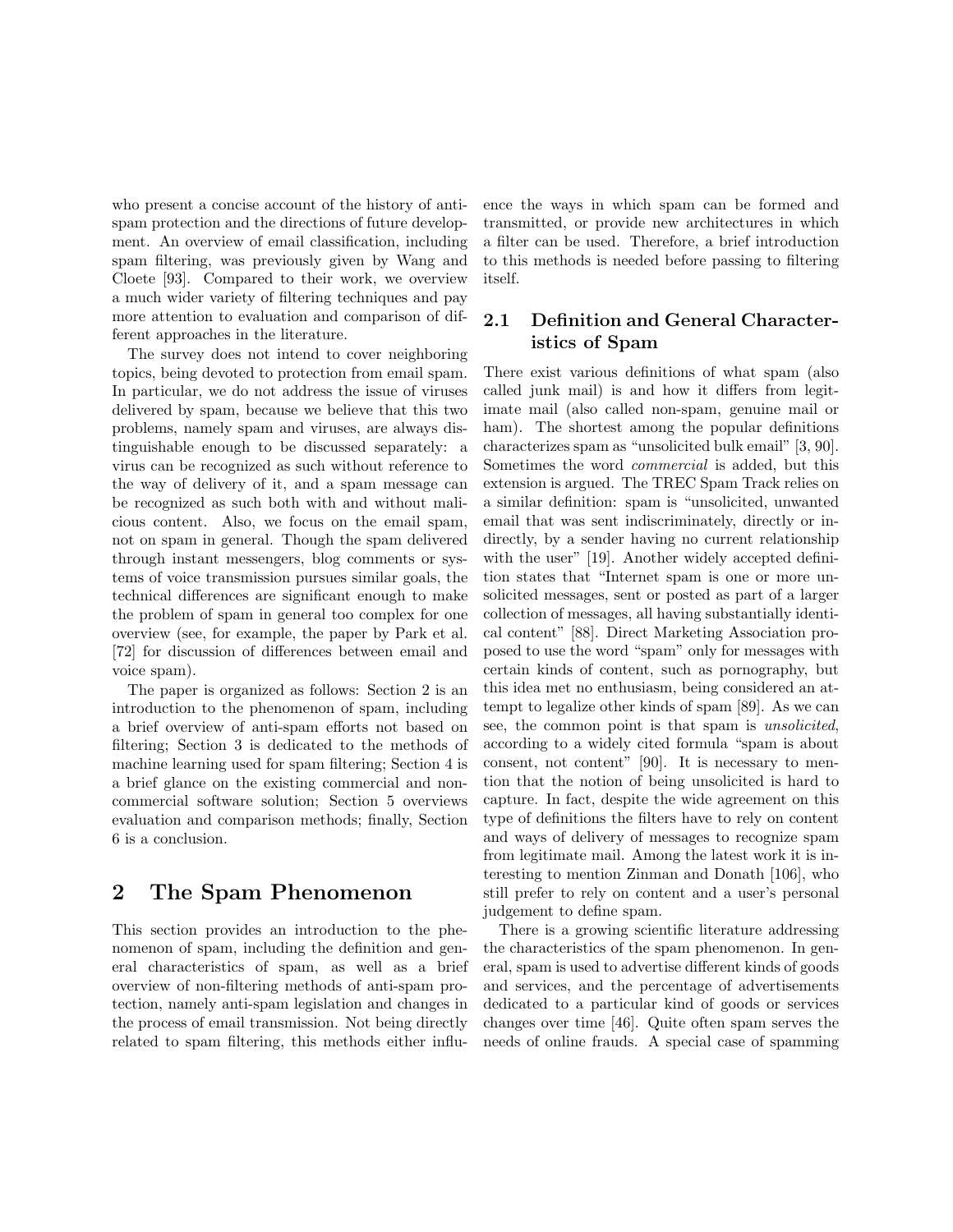activity is phishing, namely hunting for sensitive information (passwords, credit card numbers, etc.) by imitating official requests from a trusted authorities, such as banks, server administration or service providers [24]. Another type of malicious spam content are viruses [61]. Sometimes a massive spam attack can be used also to upset the work of a mail server [69]. To sum up, the sender of a spam message pursues one of the following tasks: to advertise some goods, services, or ideas, to cheat users out of their private information, to deliver malicious software, or to cause a temporary crash of a mail server. From the point of view of content spam is subdivided not just into various topics but also into several genres, which result from simulating different kinds of legitimate mail, such as memos, letters, and order confirmations [21]. Characteristics of spam traffic are different from those of legitimate mail traffic, in particular legitimate mail is concentrated on diurnal periods, while spam arrival rate is stable over time [35]. Spammers usually mask their identity in different ways when sending spam, but they often do not when they are harvesting email addresses on websites, so recognition of harvesting activities can help to identify spammers [73]. A very important fact is that spammers are reactive, namely they actively oppose every successful anti-spam effort [29], so that performance of a new method usually decreases after its deployment. Pu and Webb [74] analyze the evolution of spamming techniques, showing that methods of constructing spam become extinct if filters are effective enough to cope with them or if other successful efforts are taken against them. A study of network-level behavior of spammers by Ramachandran and Feamster [75] showed that the majority of spam comes from a few concentrated parts of IP address space, and that a small subset of sophisticated spammers use temporary route announcements in order to remain untraceable.

#### 2.2 Anti-Spam Legislation Efforts

The huge and various damage caused by spam, including financial loss and violation of laws by broadcasting prohibited materials, resulted in the need for a legislative response. Noticeable efforts in this field are EU Privacy and Electronic Communications Directive, and US CAN-SPAM Act.

The European Parliament passed the Privacy and Electronic Communications Directive 2002/58/EC in July 2002. The directive prohibits unsolicited commercial communication unless "prior explicit consent of the recipients is obtained before such communications are addressed to them". An overview of the directive is given by Lugaresi [61]. In case of Italy, in particular, Section 130 of "Personal Data Protection Code" (Legislative Decree no. 196 of 30 June 2003) states that "the use of automated calling systems without human intervention for the purposes of direct marketing or sending advertising materials, or else for carrying out market surveys or interactive business communication shall only be allowed with the users consent".

US CAN-SPAM Act (Controlling the Assault of Non-Solicited Pornography and Marketing Act) of 2003 allows unsolicited commercial email, but places several restrictions on it. In particular, it demands to include a physical address of the advertiser and an opt-out link in each message, to use legitimate return email address, and to mark the messages clearly as advertisements, and prohibits to use descriptive subject lines, to falsify header information, to harvest email addresses on the Web, and to use illegally captured third-party computers to relay the messages. Grimes [42] shows, that the actual compliance with the CAN-SPAM act was low from the very beginning and became even lower in the following years, being equal to about 5.7% in 2006.

For more information on this topic, one may refer to an analysis of the EU and the US anti-spam legislation by Moustakas et al. [68], and to an overview of anti-spam legislation of differen countries prepared by the International Telecommunication Union [47].

## 2.3 Modifying Email Transmission Protocols

One of the proposed ways of stopping spam is to enhance or even substitute the existing standards of email transmission by new, spam-proof variants. The main drawback of the commonly used Simple Mail Transfer Protocol (SMTP) is that it provides no reli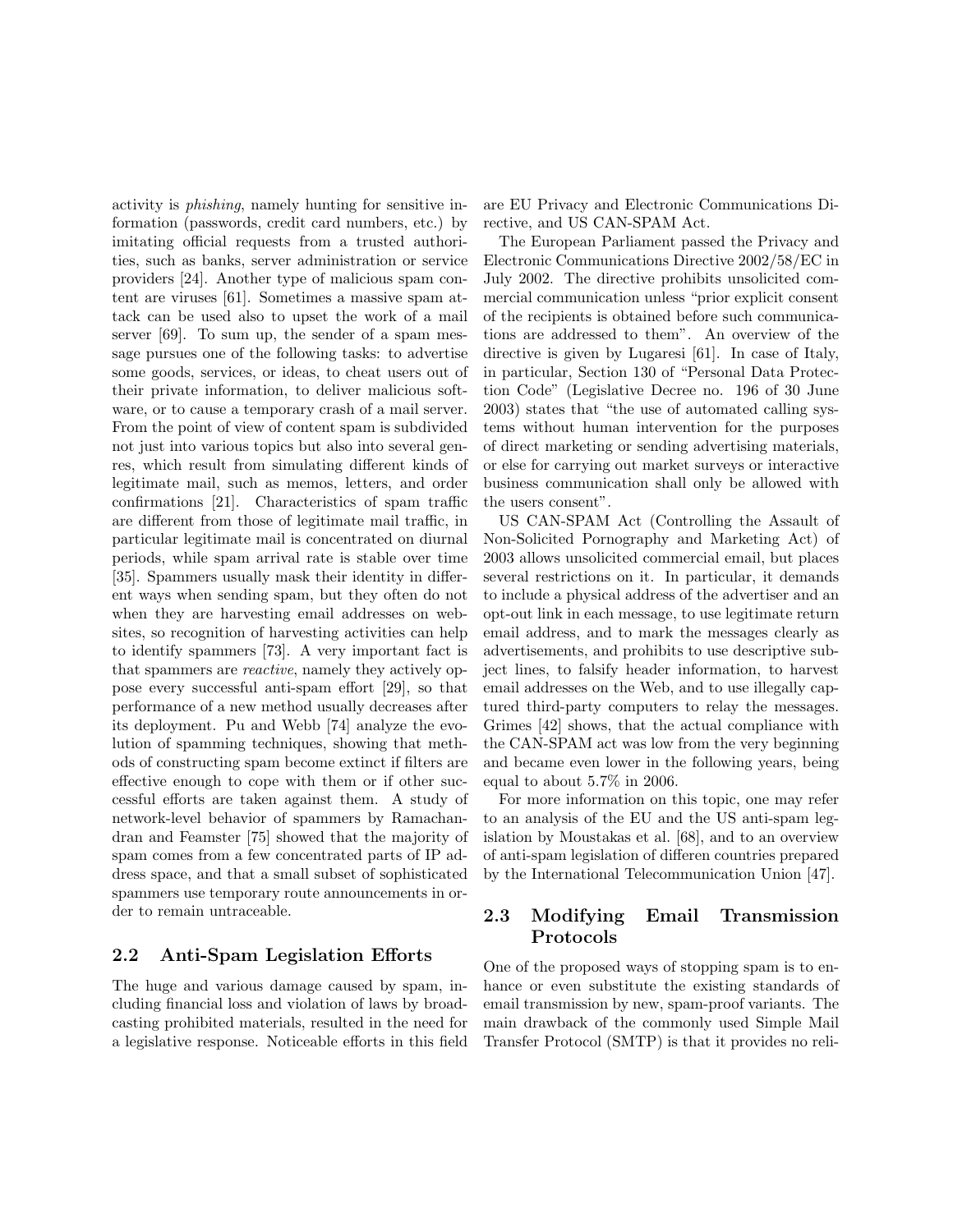able mechanism of checking the identity of the message source. Overcoming this disadvantage, namely providing better ways of sender identification, is the common goal of Sender Policy Framework (SPF, formerly interpreted as Sender Permitted From) [92], Designated Mailers Protocol (DMP) [30], Trusted E-Mail Open Standard (TEOS) [82], and SenderID (sometimes also spelled Sender ID) [85]. A comparison and discussion of this kind of proposals is given by Levine and DeKok [57]. SenderID, being released in 2004, has grown quite popular already. According to Goodman et al. [39], almost 40% of legitimate email is today SenderID-compliant. The principle of its work is the following: the owner of a domain publishes the list of authorized outbound mail servers, thus allowing recipients to check, whether a message which pretends to come from this domain really originates from there. A discussion of the problem of fake IP addresses in email messages and ways of overcoming it by changes in standards is given by Goodman [36].

The idea underlying another group of proposals to amend the existing protocols is to add a step to the mail sending process that represents a minor obstacle for sending few emails, but a major one for sending great number of messages. Efforts in this direction were made already in 1992 [28], when it was proposed to ask sender to compute a moderately hard function before granting him the permission to sent a message. Another proposal [84] was to establish a small payment for sending an email message, neglible for a common user, but big enough to prevent a spammer to broadcast millions of messages. An interesting version of this approach is Zmail protocol [51], where a small fee is paid by the sender to the receiver, so that a common user who sends and receives nearly equal amount of messages gets neither damage no profit from using email, while spamming becomes a costly operation. Another approach is to use simple tests that allow the system to distinguish human senders from robots [12], for example to ask the user to answer a moderately easy question before sending the message. One disadvantage of this approach is that such protection is annoying to human senders. Duan et al. [27] propose to use a differentiated email delivery architecture to handle messages from different

classes of senders in different ways. For example, for some classes messages are kept on the sender's mail server until the receiver asks to transmit them to him.

### 2.4 Local Changes in Email Transmission Process

Some solutions do not require global protocol changes but propose to manage email in a different way locally. Li et al. [59] and Saito [78] propose slowing down the operations with messages that are likely to be spam. A similar idea is discussed in the technical report by Twining et al. [91], who propose to use the past behavior of senders for fast prediction of message category, and then process supposed spam in a lower priority queue and supposed legitimate mail in a higher priority queue. In this way the delivery of legitimate mail is guaranteed, but it becomes hard to broadcast many spam messages at once. Yamai et al. [98] pointed out that when a spammer falsifies the sender identity in the messages, the server corresponding to the falsified address receives a great number of error mails. Yamai and collaborators propose to solve this problem by using a separate mail transfer agent for the error messages. Goodman and Rounthwaite [37] point to the possibility of controlling not only ingoing, but also outgoing spam, stopping it on the level of email service provider used by a spammer.

# 3 Learning-Based Methods of Spam Filtering

Filtering is a popular solution to the problem of spam. It can be defined as automatic classification of messages into spam and legitimate mail. Existing filtering algorithms are quite effective, often showing accuracy of above 90% during the experimental evaluation (see, for example, the evaluation performed by Lai and Tsai [53]). It is possible to apply the spam filtering algorithms on different phases of email transmission: at routers (see for example the paper by Agrawal et al. [1]), at the destination mail server, or in the destination mailbox. It must be mentioned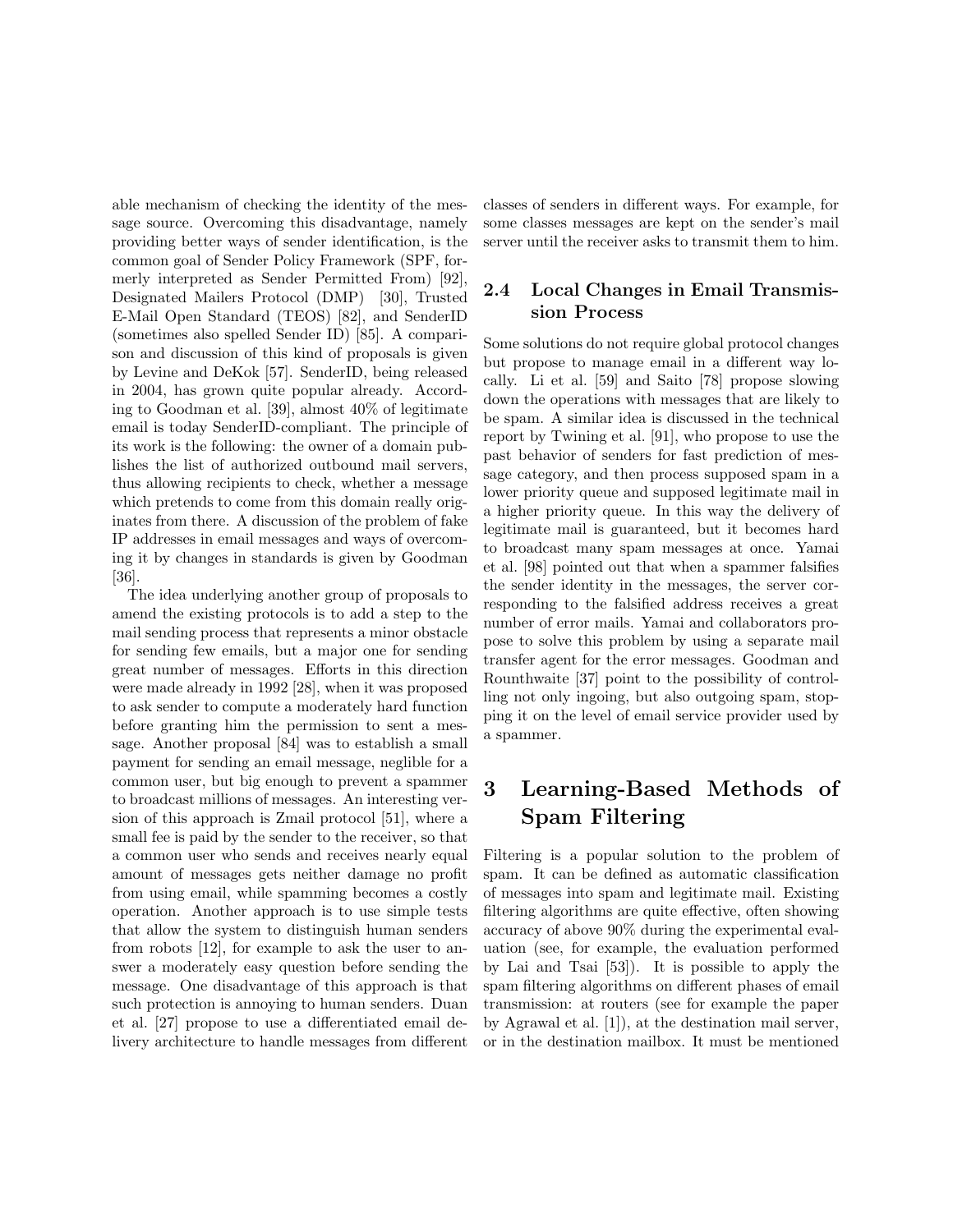that filtering on the destination point solves the problems caused by spam only partially: a filter prevents end-users from wasting their time on junk messages, but it does not prevent resources misuse, because all the messages are delivered nevertheless.

In general, a spam filter is an application which implements a function:

$$
f(m,\theta) = \begin{cases} c_{spam}, \text{ if the decision is "spam"} \\ c_{leg}, \text{ otherwise} \end{cases}
$$

where m is a message to be classified,  $\theta$  is a vector of parameters, and  $c_{spam}$  and  $c_{leg}$  are labels assigned to the messages.

Most of the spam filters are based on machine learning classification techniques. In a learning-based technique the vector of parameters  $\theta$  is the result of training the classifier on a pre-collected dataset:

$$
\theta = \Theta(M),
$$

$$
M = \{ (m_1, y_1), \ldots (m_n, y_n) \}, \ y_i \in \{c_{spam}, c_{leg} \},
$$

where  $m_1, m_2, \ldots, m_n$  are previously collected messages,  $y_1, y_2...y_n$  are the corresponding labels, and  $\Theta$ is the training function.

According to Fawcett [29], the following peculiarities of spam filtering task cause problems from the point of view of data mining: skewed class distribution (the proportion of spam to legitimate mail varies greatly), unequal and uncertain error costs, disjunctive and changing target concept (the content of spam changes with time), and reactive adversaries. Another problem is the need for sufficient amount of training data. Addressing this issue, Chan et al. [14] proposed to use semi-supervised learning, namely a technique called co-training, for spam filtering. This technique allows the learner to start off with a small amount of labeled training data, which is used for initial training of the classifier, and a larger amount of unlabeled training data, which is then labeled in an iterative process and used to train the classifier better.

For all the algorithms of email classification there exists the problem of finding a reasonable trade-off between two types of errors: classifying legitimate mail as spam and classifying spam as legitimate mail.

While classifying several spam messages as legitimate mail just annoys the user, the opposite situation may lead to the actual loss of valuable information. A solution for finding a trade-off based on game theory is proposed by Androutsopoulos et al. [7]. Also, Yih et al. [100] propose and discuss two techniques of training filters with low false positive rates. Nevertheless, we must remember, that different users have different requests, so it is reasonable to consider the relative cost of the two types of errors as a userdefined parameter [66].

The development of a new filter can be simplified by some existing software tools. Here we can mention Spamato system [2] that provides a uniform userfriendly software framework for spam filtering algorithms in order to simplify practical implementation of new filters, and the Email Mining Toolkit (EMT) [44], a data mining toolkit designed to analyze offline email corpora.

#### 3.1 What to Analyze?

In order to classify new messages, a spam filter can analyze them either separately (for example, just checking the presence of certain words in case of keyword filtering) or in groups (for example, a filter may consider that arrival of a dozen of substantially identical messages in five minutes is more suspicious then arrival of one message with the same content). In addition to this, a learning-based filter analyzes a collection of labeled training data (pre-collected messages with reliable judgements), and a filter which involves user collaboration receives also multiple user judgements about some of the new messages for the analysis.

An email message consists of two parts, namely body and header. Message body is usually a text in a natural language, possibly with HTML markup and graphical elements. Header is a structured set of fields, each having name, value, and specific meaning. Some of this fields, like From, To, or Subject, are standard, and others may depend on the software involved in message transmission, such as spam filters installed on mail servers. Subject field contains what the user sees as the subject of the message and is often treated as a part of the message body. The body is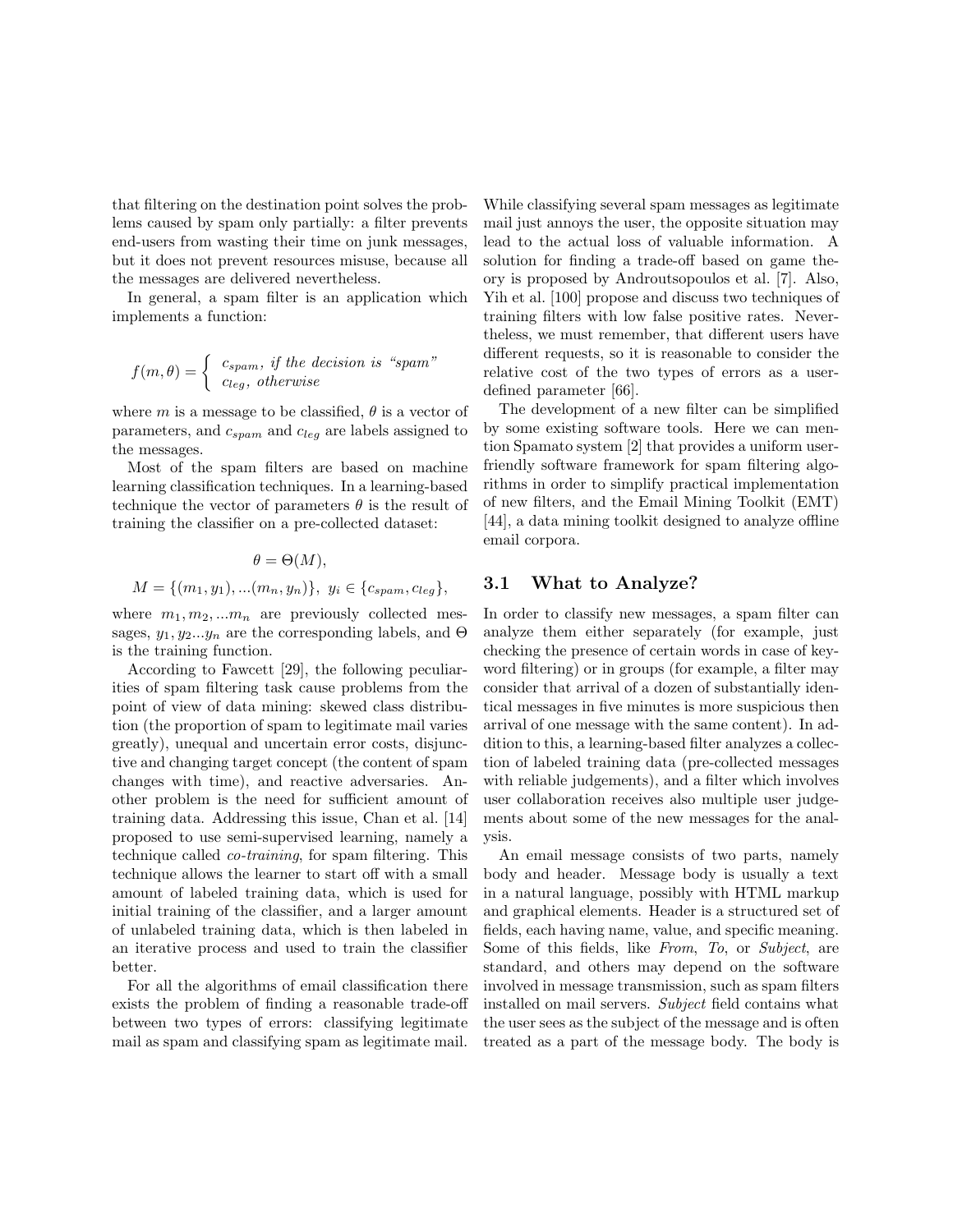

(b) Example.

Figure 1: What to analyze? Message structure from the point of view of feature selection.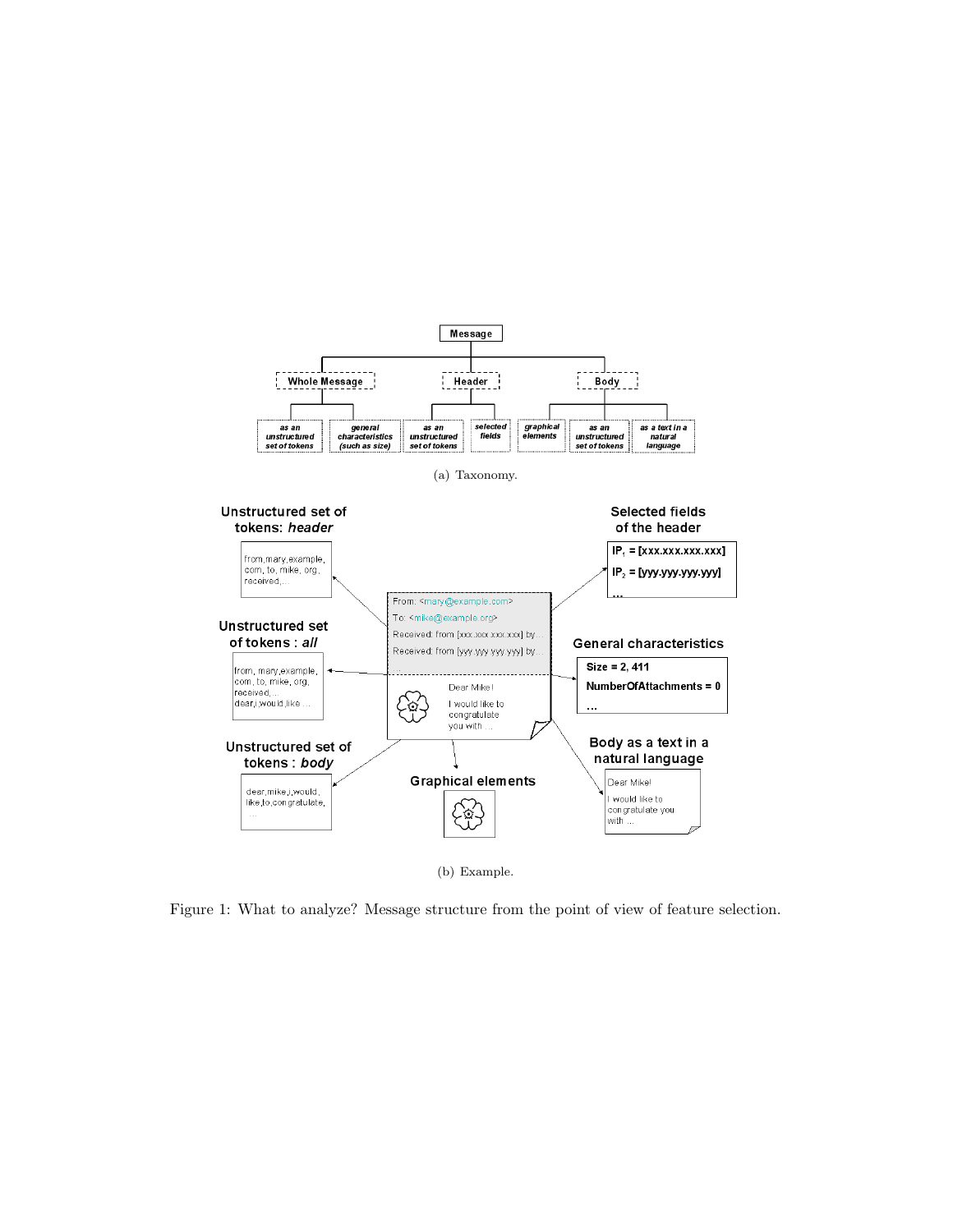sometimes referred to as the content of the message. We must mention that non-content features are not limited to the features of the header. For example, a filter may consider the message size as a feature [44].

For each method of message analysis its designer must choose a way of doing feature selection, namely decide what parts of the messages are relevant for the analysis. The simplest way of doing feature selection is the 'bag of words' model, which represents the message as an unstructured set of tokens, namely sequences of chracters separated by spaces and/or punctuation marks. This model can be used to characterize any part of a message, or a message as a whole. In this case, presence of a certain word in the message is considered a binary feature of the message. A somewhat more sophisticated approach is to consider the occurences of same word in different parts of the message (say, 'John' in the message body and 'John' in the 'From' field) as different features. This approach, though makes some use of the message structure, does not really exploit the differences between text in the body and technical information in the header, so further in the discussion we will make no difference between this approach and the plain 'bag of words'. Also a weighted variant can be used, when the features are not binary, but reflect the importance of the token in some way, for example the number of occurrences of the token in the message can be used as the weight of this token. It is possible to use all the features, or to select top  $N$ features by some measure. Zhang et al. [102] name three measures that can be used to order the features: document frequency, information gain, and  $\chi^2$ (the definitions are given in Table 1).

Natural language processing provides some alternative ways of selecting features from the body. The most simple way is enhancing the 'bag of words' model with stemming (removing affixes) and/or stopping (ignoring the most frequent words). For the message header analysis, more sophisticated ways of selecting features take the header structure into account, extracting only some special kind of information. Yeh et al. [99] propose a complex approach based on meta-heuristics, using knowledge about typical behaviors of spammers to specify features for recognizing spam (for example the "From" field empty

or missing, or the date illegal or very old, are considered signs of spam message). Hershkop [44] uses a wide range of non-content features, including features extracted from the header, such as sender and recipient email names, domain names and zones, and general characteristics of the message, such as the message size and the number of attachments.

#### 3.1.1 Feature extraction for image-based filtering.

Apart from text, a message can also contain graphical images. After the distribution of content-based filtering techniques, the spammers adopted the use of image spam. The text of an advertizement is placed in an image, so that it is impossible to analyze the message content with plain text-based filters. This led to the need for filters based on image analysis. In image-based filtering the main issue is to find features both relevant and easy to extract, while the classification itself can be further perfomed by state-of-the-art algorithms.

The fully-functional optical character recognition (OCR) procedure is computationally expensive, so usually simplified models are proposed to recognize spam in images. In particular, Aradhye et al. [8] extract five features from the images, namely the fraction of the image occupied by regions identified as text, and color saturation and color heterogeneity calculated separately for text and non-text regions. A similar approach to feature extraction for imagebased filtering was proposed by Wu et al. [97]. In addition to detecting the size and the number embedded text regions without actual text recognition, they characterize a banner as a special kind of image (very narrow in width or height, and with a large aspect ratio), and use the number of banner-like images as an additional feature. Lately, Dredze et al. [25] introduced a new approach, which relies only on features which take very small time to extract, avoiding not only OCR, but in general any computations more complicated than simple edge detection. Thus, the features used in this work are selected among those that do not require image analysis at all (for example, file format, height and width of the image, or file size), and those that are retrieved through very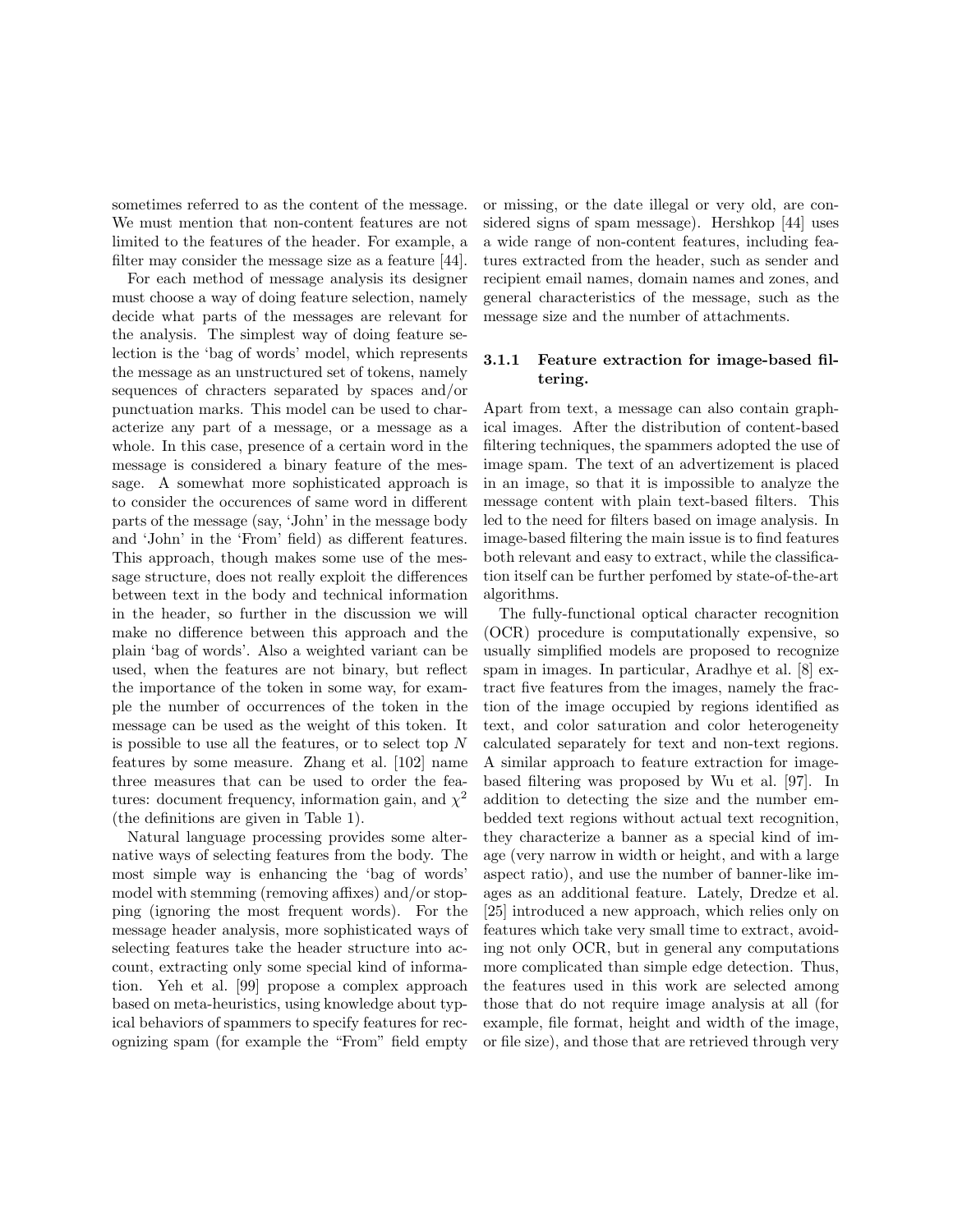| Measure            | Formula                                                                                                                                                                                                                               |
|--------------------|---------------------------------------------------------------------------------------------------------------------------------------------------------------------------------------------------------------------------------------|
| Document frequency | $ \{m_i m_i \in M \text{ and } f_i \text{ occurs in } m_i\} $                                                                                                                                                                         |
| Information gain   | $\sum_{c \in \{c_{spam}, c_{leg}\}} \left(\sum_{f \in \{f_i, \neg f_i\}} \hat{P}(f, c) \log \frac{\hat{P}(f, c)}{\hat{P}(f) \cdot \hat{P}(c)}\right)$                                                                                 |
| $\chi^2$           | $ M  \cdot [\hat{P}(f_i, c_{spam}) \cdot \hat{P}(\neg f_i, c_{leg}) - \hat{P}(f_i, c_{leg}) \cdot \hat{P}(\neg f_i, c_{spam})]^2$<br>$\overline{\hat{P}(f_i) \cdot \hat{P}(\neg f_i) \cdot \hat{P}(c_{spam}) \cdot \hat{P}(c_{leg})}$ |

Table 1: Measures of feature relevance used for ordering features. Each measure applies to a feature. M is the set of all training messages,  $c_{spam}$  and  $c_{leg}$  are the labels of spam class and legitimate mail class correspondingly,  $f_i$  is a binary feature (for example "the word free is present in the message"), and  $\neg f_i$ is the negation of the feature  $f_i$  (for example "the word *free* is NOT present in the message"). All the probabilities are estimated with frequencies.

simple analysis of images (for example, average color or color saturation). Similarly, Wang et al. [94] use such fast-to-extract features as color histogram, orientation histograms, and coefficients of wavelet transformation of the image. All this methods showed reasonably high accuracy, but, as explicitly stated by Dredze et al. [25], such approaches are vulnerable to reactivity. It can be well seen on the example of features used to characterize banners, which can obviously be easily avoided by spammers and already today are unlikely to be helpful.

Despite the general desire to avoid OCR for the reasons of low speed, Fumera et al. [32] note that it may be reasonable to apply OCR-based recognition in the rare cases when simpler filters are unable to provide a confident decision. They show that application of state-of-the-art text categorization techniques to the text extracted from the images can be quite efficient. Providing positive results, they nevertheless observe that the spammers can easily react by applying techniques which will pose problems to OCR without decreasing human readability of text – ironically, the same techniques which are used in the tests designed to distinguish human senders from robots.

#### 3.2 How to Analyze?

The first filters were based plainly on checking presence of certain predefined tokens in the message body (keyword filtering) or in the information about the sender (blacklist/whitelist filtering). Though this approches are not themselves learning-based, it is necessary to mention them in the beginning of this section, because a great number of later filters are in fact sophisticated improvements of the same two initial ideas. While keword filtering was completely replaced by its learning-based descendants (primarly Naïve Bayes), blacklists and whitelists are used until now as parts of more complex anti-spam solutions [66]; apart from personal blacklists, the public upto-date registers of known spammers exist (see for example [49]) and are widely used. One more related method is greylisting [43], when a message which is neither in the whitelist nor in the blacklist is temporarily rejected; if an attempt of transmission on the same message is held later, the message is accepted. This method rests on the assumption that spammers do not always retry sending their messages, and those who do will probably be listed in public blacklists during the time gap between the two attempts.

Below we provide short descriptions of the existing filtering methods.

#### 3.2.1 Methods Based on Bag-of-Words Feature Extraction

Learning-based spam filters that treat the input data as an unstructured set of tokens, can be applied both to the whole message and to any part of it. For this group of filters we can state the problem as follows. Let there be two classes of messages: spam and legiti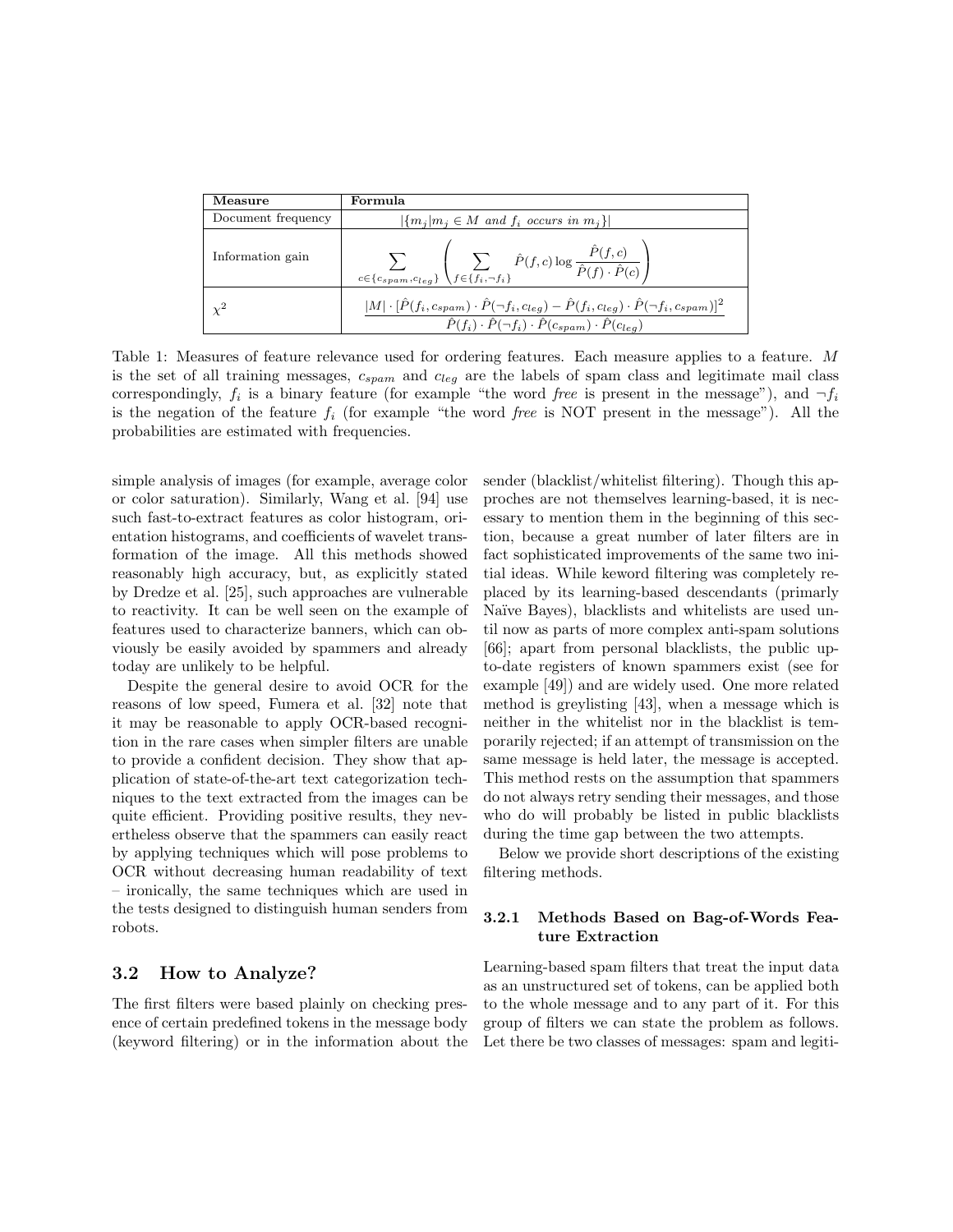mate mail. Let us than have a set of labeled training messages, each message being a vector of d binary features and each label being  $c_{spam}$  or  $c_{leg}$  depending on the class of the message. Thus, the training data set M, once pre-processed in this way, can be described as:

$$
X = \{ (\bar{x}_1, y_1), (\bar{x}_2, y_2), ..., (\bar{x}_n, y_n) \},
$$
  

$$
\bar{x}_i \in \mathbb{Z}_2^d, y_i \in \{c_{spam}, c_{leg} \},
$$

where  $d$  is the number of features used. Then, given a new sample  $\bar{x} \in \mathbb{Z}_2^d$  the classifier should provide a decision  $y \in \{c_{spam}, c_{leg}\}.$ 

Naïve Bayes. In 1998 the Naïve Bayes classifier was proposed for spam recognition [71, 77]. It became widely known and used due to Paul Graham's popular article "A Plan for Spam" [40]. This classifier, when applied to text, can be considered an improved learning-based variant of keyword filtering. It rests on the so-called naive independence assumption, namely that all the features are statistically independent. The basic decision rule can be defined as follows:

$$
f(\bar{x}) = \underset{y = \{c_{span}, c_{leg}\}}{\operatorname{argmax}} \left( \hat{P}(y) \prod_{j:x^j=1} \hat{P}(x^j = 1|y) \right),
$$

where  $x^j$  is the jth component of the vector  $\bar{x}$ ,  $\hat{P}(y)$ and  $\hat{P}(x^j = 1|y)$  are probabilities estimated using the training data. Several variants of Na¨ıve Bayes were applied to spam filtering, an overview and comparison of them can be found in the article by Metsis et al. [65]. Though the classifier is very fast as it is, Li and Zhong [58] proposed to make it even faster by using approximate classification techniques. Their version of the algorithm achieves significant increase in speed without loosing much in accuracy.

k-Nearest Neighbor. The k-Nearest Neighbor (k-NN) classifier was proposed for spam filtering by Androutsopoulos et al. [5]. With this classifies the decision is made as follows:  $k$  nearest training samples are selected using a predefined similarity function, and then the message  $\bar{x}$  is labeled as belonging to the same class as the majority among this k samples.

Support Vector Machines. Another classifier proposed for spam filtering is Support Vector Machine (SVM) [26]. Given the training samples and a predefined transformation  $\Phi : \mathbb{R}^d \to F$ , which maps the features to a transformed feature space, the classifier separates the samples of the two classes with a hyperplane in the transformed feature space, building a decision rule of the following form:

$$
f(\bar{x}) = sign\left(\sum_{i=1}^{n} \alpha_i y_i K(\bar{x}_i, \bar{x}) + b\right),
$$

where  $K(\bar{u}, \bar{v}) = \Phi(\bar{u}) \cdot \Phi(\bar{v})$  is the kernel function and  $\alpha_i, i = 1..n$  and b maximize the margin of the separating hyperplane. The value −1 corresponds to  $c_{leg}$ , 1 corresponds to  $c_{spam}$ . SVM was proposed in particular to classify the vectors of features extracted from images [8].

Lately two improvements of this method of filtering appeared. Sculley and Wachman [83] proposed a version of SVM, called Relaxed Online SVM, which reduces greatly the computational cost of updating the hypothesis, in particular by training only on actual errors. Blanzieri and Bryl [9] presented an SVMbased filtering algorithm which improves the accuracy by using locality in the spam phenomenon.

Term Frequency-Inverse Document Frequency. The name Term Frequency-Inverse Document Frequency (TF-IDF) actually applies to a termweighting scheme, which is defined as follows:

$$
w_{ij} = tf_{ij} \cdot \log \frac{n}{df_i},
$$

where  $w_{ij}$  is the weight of ith term (token) in the jth document (message),  $tf_{ij}$  is the number of occurrences of the *i*<sup>th</sup> term in the *j*<sup>th</sup> document,  $df_i$  is the number of messages in which the *i*th term occurs, and n, as above, is the total number of documents in the training set. This scheme can be combined with the Rocchio algorithm, a detailed description of which can be found in the paper by Joachims [48]. Such combination results in a quite accurate classifier [26], which is sometimes also referred to as TF-IDF in the literature.

Boosting. Boosting is a general name for the algorithms based on the idea of combining many hypotheses (for example one-level decision trees). At each stage of the classification procedure a weak (not very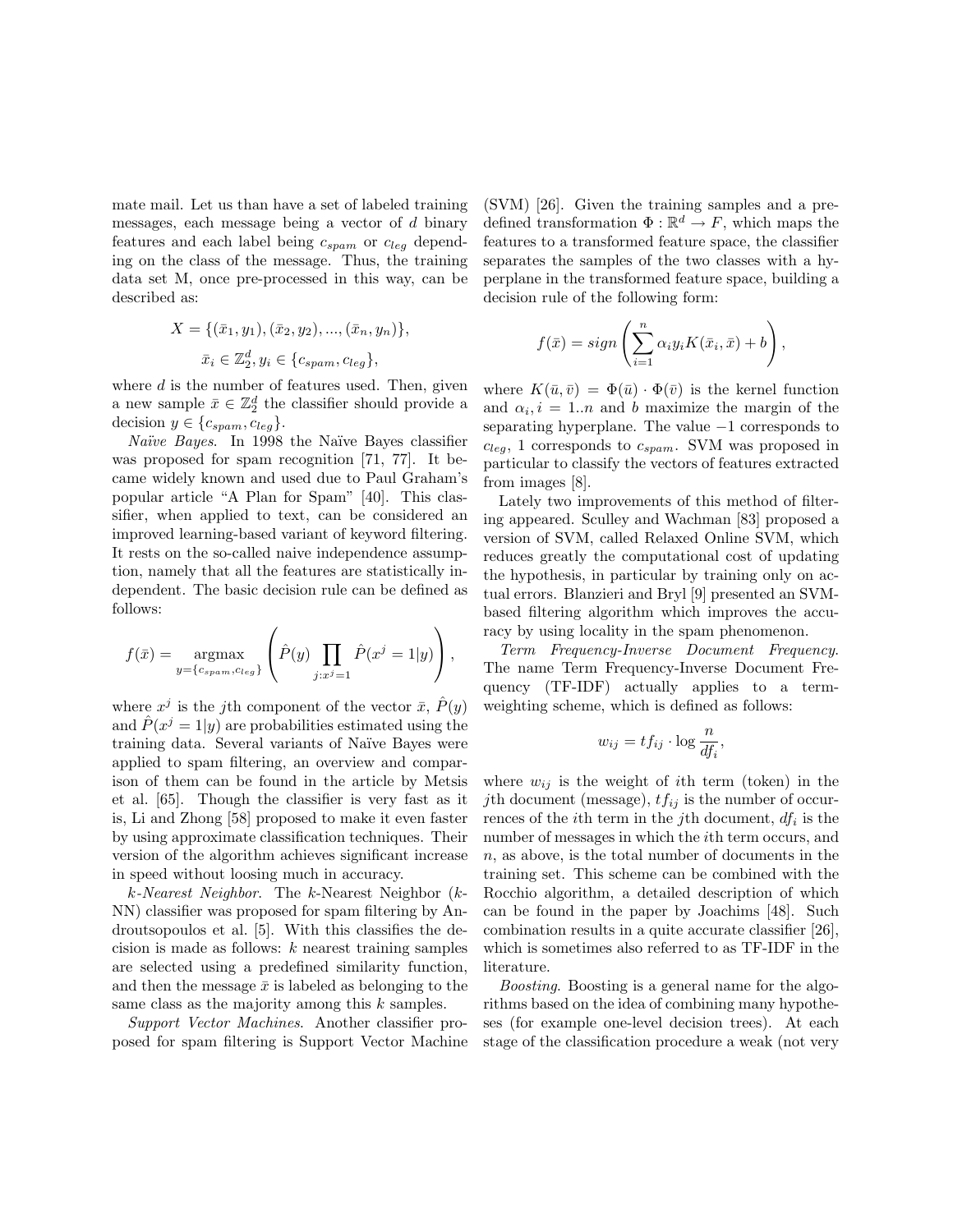accurate) learner is trained, and its output is used to reweight the data for the future stages: greater weight is assigned to the samples which are misclassified. For spam filtering boosting was proposed by Carreras and Márquez [13].

#### 3.2.2 Language-based filters

Another group of methods uses the fact that the message body is a text in a natural language. We must mention that methods discussed in this section can in practice be applied also to message headers or whole messages, however the motivation proposed in the literature for their application on spam filtering relies on the fact that they are effective in natural language text classification. In fact, the same motivation can as well be appled to the methods based on compression models, namely dynamic Markov compression and prediction by partial matching, which were nevertheless successfuly used with the data extracted from both bodies and headers of the messages [11].

Chi by degrees of freedom. This method, which is usually used for document authorship identification, is proposed for spam filtering by O'Brien and Vogel [70]. Messages are represented in terms of character or word N-grams. The idea of the method is to compare the similarity of a new message to the labeled messages using the chi-by-degrees-of-freedom test, which is calculated by dividing the value of the  $\chi^2$  test by the number of degrees of freedom.

Smoothed N-gram language models. Medlock [64] used smoothed higher-order N-gram models. Ngram language models are based on the assumption that the existence of a certain word at a certain position in a sequence depends only of the previous  $N-1$ words.

#### 3.2.3 Filters based on non-content features

The methods based on structured analysis of the header and of meta-level features, such as number of attachments, use specific technical aspects of email and so they are specific to spam filtering.

Analyzing SMTP path. Leiba et al. [56] present a filtering method based on analyzing IP addresses in the reverse-path and ascribing reputation to them according to amount of spam and legitimate mail delivered through them. Both this and the subsequent method can be viewed as development of the idea of blacklisting and whitelisting.

Analyzing the user's social network. The algorithm proposed by Boykin and Roychowdhury [10] analyzes 'From', 'To', 'Cc' and 'Bcc' fields of the message headers in order to build a graph of social relations of the user, and then uses this graph in order to classify new messages. The idea of extracting the user's social network from his mailbox was further developed by Chirita et al. [15] and by Golbeck and Hendler [34].

Analyzing behaviors. Behavior-based filtering rests on extracting knowledge about the behavior behind a given message or group of messages from their noncontent features, and comparing it to predefined or extracted knowledge about the typical behaviors of malicious and normal users. Examples are the works of Yeh et al. [99], and Hershkop [44], both already mentioned in Section 3.1. Yeh et al. [99] use wellknown behaviors of spammers, such as using incorrect dates. Hershkop [44] proposes a number of behavior models, among them recipient frequency and histograms of user's past activity, that are based on non-content features and can be used to detect spam and viruses as anomalies in the email flow.

#### 3.2.4 Collaborative spam filtering

Certain efforts are made to achieve better spam filtering through the collaboration of users. The usual way of such collaboration is sharing the knowledge about spam between P2P users [54, 104], or gathering spam reports from the users on a mail server  $(like in Google's Gamail<sup>1</sup>)$ . In such situation of data exchange between users the issue of privacy arises. Damiani et al. [22] propose a privacy-preserving approach to P2P spam filtering system. In particular, spam reports in their system are sent without indicating the user who is the source of the report. Mo et al. [67] propose a multi-agent system for collaborative spam filtering, in which each message is first

<sup>1</sup>http://gmail.google.com/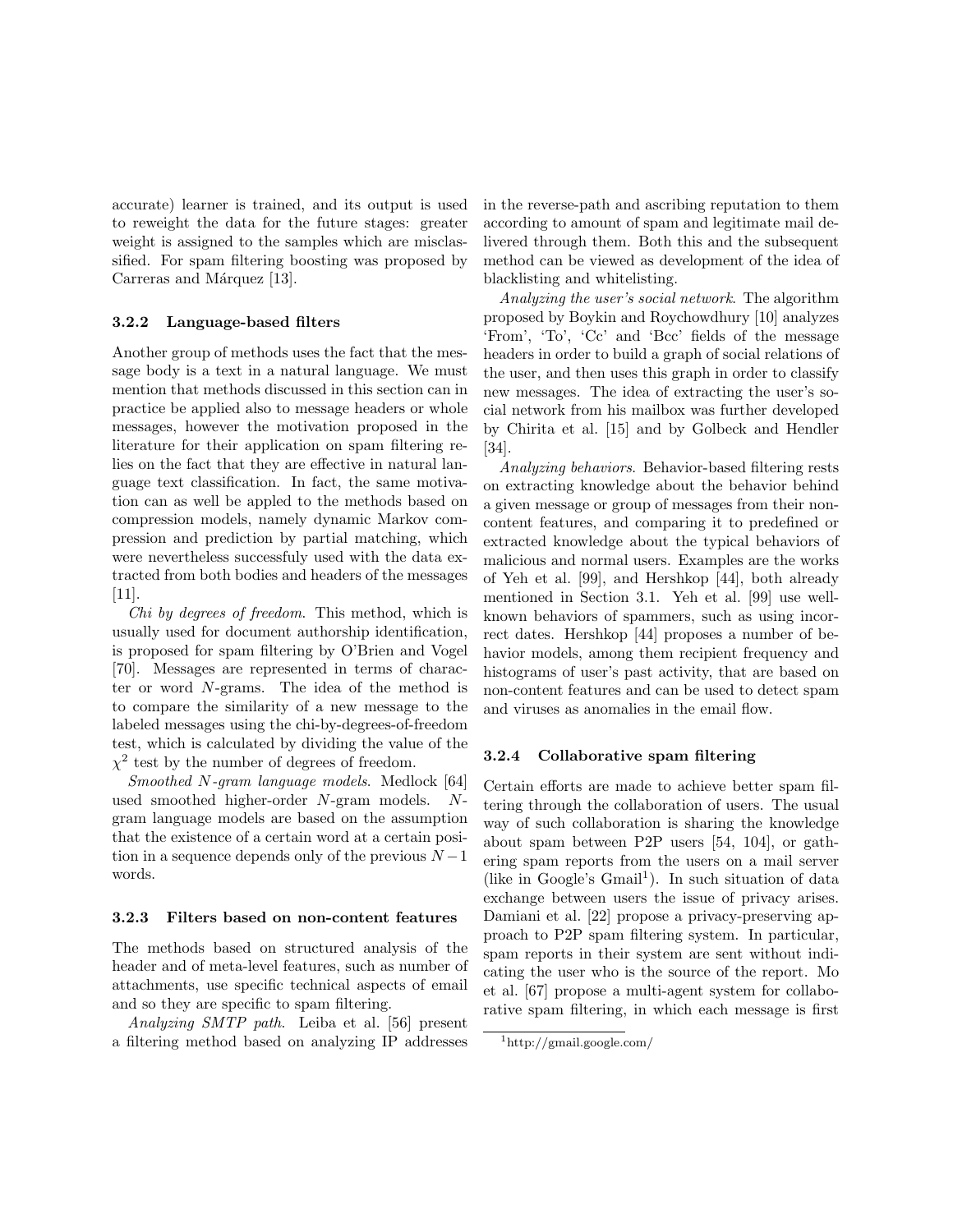classified as spam, legitimate mail or suspicious mail by a local agent, and only for suspicious messages the collaborative judgement is requested. While usually the users are proposed to exchange opinions or information about emails, Garg et al. [33] propose to exchange trained filters instead, thus significantly reducing the amount of data transmitted. Another interesting effort for collaborative spam fighting is Project Honey Pot [45], intended to identify email address harvesters with the help of specially generated email addresses.

#### 3.2.5 Hybrid approaches

We must mention that it is also possible to combine different algorithms, especially if they use unrelated features to produce a solution [56, 102].

#### 3.2.6 Overview of the methods

In Table 2 we give a wide list of the spam filtering algorithms proposed in the literature. In the same cell of the table we group similar algorithms that are based on the same idea but may have some differences. For example, Drucker et al. [26] use C4.5 decision trees as a weak learner for boosting algorithm, and Androutsopoulos et al. [6] use regression stumps. Here we refer only to the articles directly related to spam filtering, but many of the listed methods were known and used for other tasks before. In particular we must mention that RIPPER and TF-IDF classifiers were applied to the similar task of email classification by topic as early as 1996 [17].

### 3.3 Opposing Reactivity

The methods of spamming are improving together with the methods of spam filtering. Spammers try to attack filters, namely to decrease filtering effectiveness. Following the systematization proposed by Wittel and Wu [95] we can categorize attacks on spam filters in the following way:

 Tokenization attacks, when the spammer intends to prevent correct tokenization of the message by splitting or modifying features, for example putting extra spaces in the middle of the words.

- Obfuscation attacks, when the content of the message is obscured from the filter, for example by means of encoding.
- Statistical attacks, when the spammer intends to skew the message's statistics. If the data used for a statistical attack is purely random, the attack is called weak; otherwise it is called strong. An example of strong statistical attack is good word attack [60].

The reactivity of spammers requires countermeasures from filter developers, so in the field of spam filtering a direction appeared which we may call opposing reactivity. For example, a popular trick of spammers is to misspell the most 'spam-like' words, for example writing 'vi@gra' instead of 'viagra'. A way to solve this problem using hidden Markov model is proposed by Lee and Ng [55]. Also we can mention that the whole issue of image spam initially arose as a part of the problem of reactivity, and so the image-based spam filtering as such can be considered opposition to reactivity.

# 4 Commercial and Non-Commercial Software Solutions

Spam filtering is not only a subject of scientific research, but also a wide and well-established field of software development. Available commercial and non-commercial solutions combine different techniques of message filtering. Moreover, they use protocol extensions and are sometimes integrated into single software solutions with anti-virus protection. An overview of some products is given in Table 3. The meanings of the column titles are as follows:

- Whitelists/blacklists: use of various personal and public blacklists and whitelists;
- Managing replies: using additional mechanisms to ensure that replies to the user's messages are not classified as spam;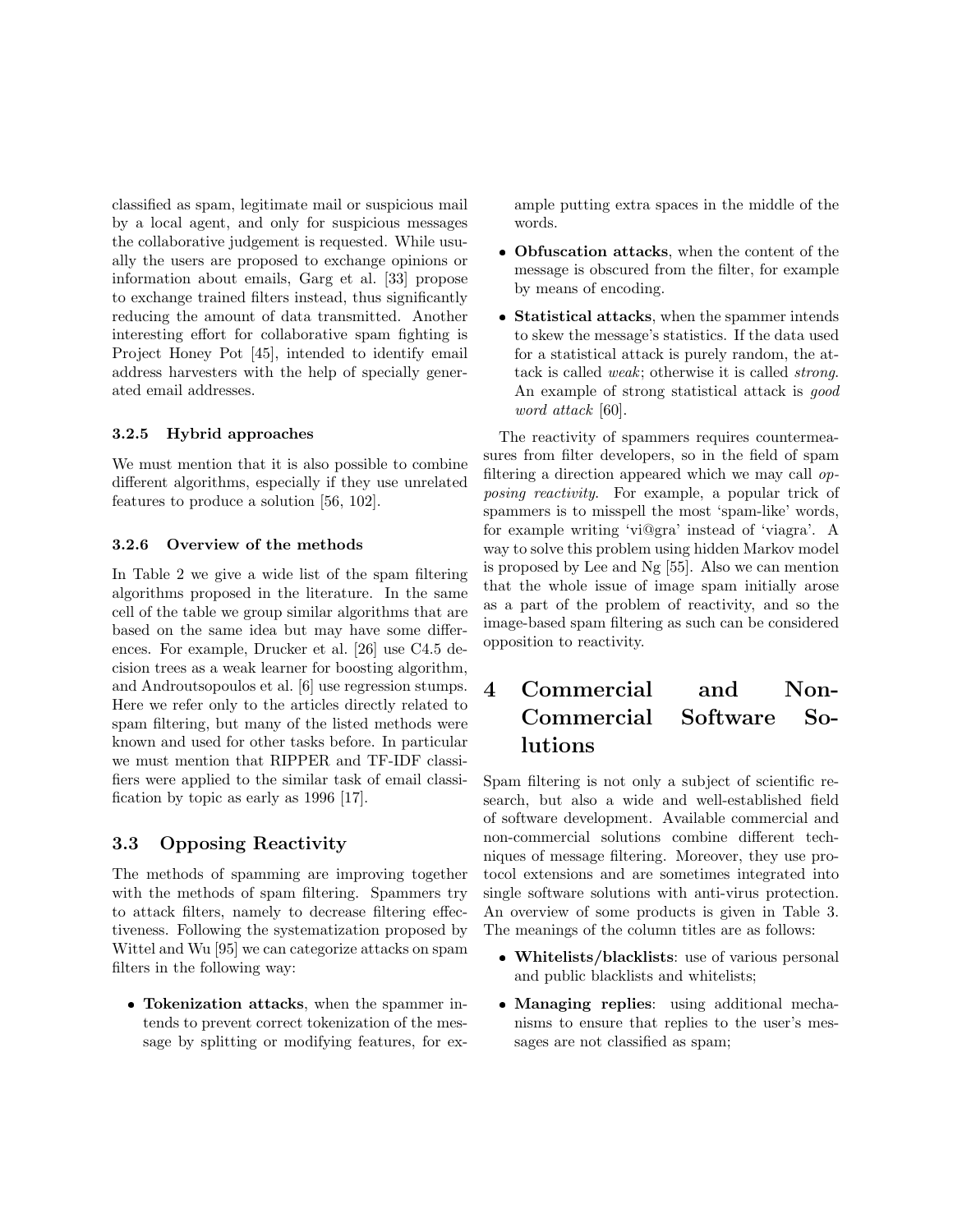| Method                         | Can be<br>applied to | Applied<br>to      | Used in                                    |  |  |  |
|--------------------------------|----------------------|--------------------|--------------------------------------------|--|--|--|
| <b>RIPPER</b>                  | B,H,W                | B                  | $\left[ 26\right]$                         |  |  |  |
| Stacking                       | B,H,W                | B                  | [79, 105]                                  |  |  |  |
| Naïve Bayes                    | $B,\overline{H,W}$   | B,H,W              | [5, 4, 3, 6, 14, 41, 53, 62, 71, 77,       |  |  |  |
|                                |                      |                    | 102, 105                                   |  |  |  |
| <b>Flexible Bayes</b>          | B,H,W                | B                  | $\lceil 6 \rceil$                          |  |  |  |
| Boosting                       | B,H,W                | B,H,W              | [6, 13, 26, 102, 105]                      |  |  |  |
| Maximum Entropy Model          | B.H.W                | B,H,W              | [101, 102]                                 |  |  |  |
| <b>Support Vector Machines</b> | B,H,W                | B,H,W              | $[6, 9, 14, 26, 52, 53, 83, 96, 102, 105]$ |  |  |  |
| $k$ -NN                        | B.H.W                | B,H,W              | [5, 23, 53, 80, 102, 105]                  |  |  |  |
| Centroid-based                 | B,H,W                | B                  | [87]                                       |  |  |  |
| TF-IDF                         | $B,H,\overline{W}$   | $B,\overline{H,W}$ | [53, 26]                                   |  |  |  |
| Pattern discovery              | B,H,W                | B                  | [76]                                       |  |  |  |
| Self-organizing Feature        | B.H.W                | $\overline{B}$     | $\sqrt{62}$                                |  |  |  |
| Maps (SOM)                     |                      |                    |                                            |  |  |  |
| Learning Vector                | B.H.W                | $\overline{B}$     | $\overline{16}$                            |  |  |  |
| Quantization (LVQ)             |                      |                    |                                            |  |  |  |
| Committee Machines             | B.H.W                | B                  | [107]                                      |  |  |  |
| Compression Models             | B,H,W                | B,W                | $[11]$                                     |  |  |  |
| Clustering                     | B,H,W                | B                  | [81]                                       |  |  |  |
| Rough Set Based Model          | B,H,W                | $\overline{B}$     | [103]                                      |  |  |  |
| $\chi$ By Degrees Of Freedom   | $\overline{B}$       | B                  | [70]                                       |  |  |  |
| Smoothed N-gram                | B                    | B                  | [64]                                       |  |  |  |
| Modelling                      |                      |                    |                                            |  |  |  |
| SMTP-path Analysis             | $\overline{H}$       | $\overline{H}$     | $\overline{56}$                            |  |  |  |
| Social Networks                | Η                    | H                  | [10, 15]                                   |  |  |  |

Table 2: Spam Filtering Algorithms. The following abbreviations are used: B - body, H - header, W - whole message.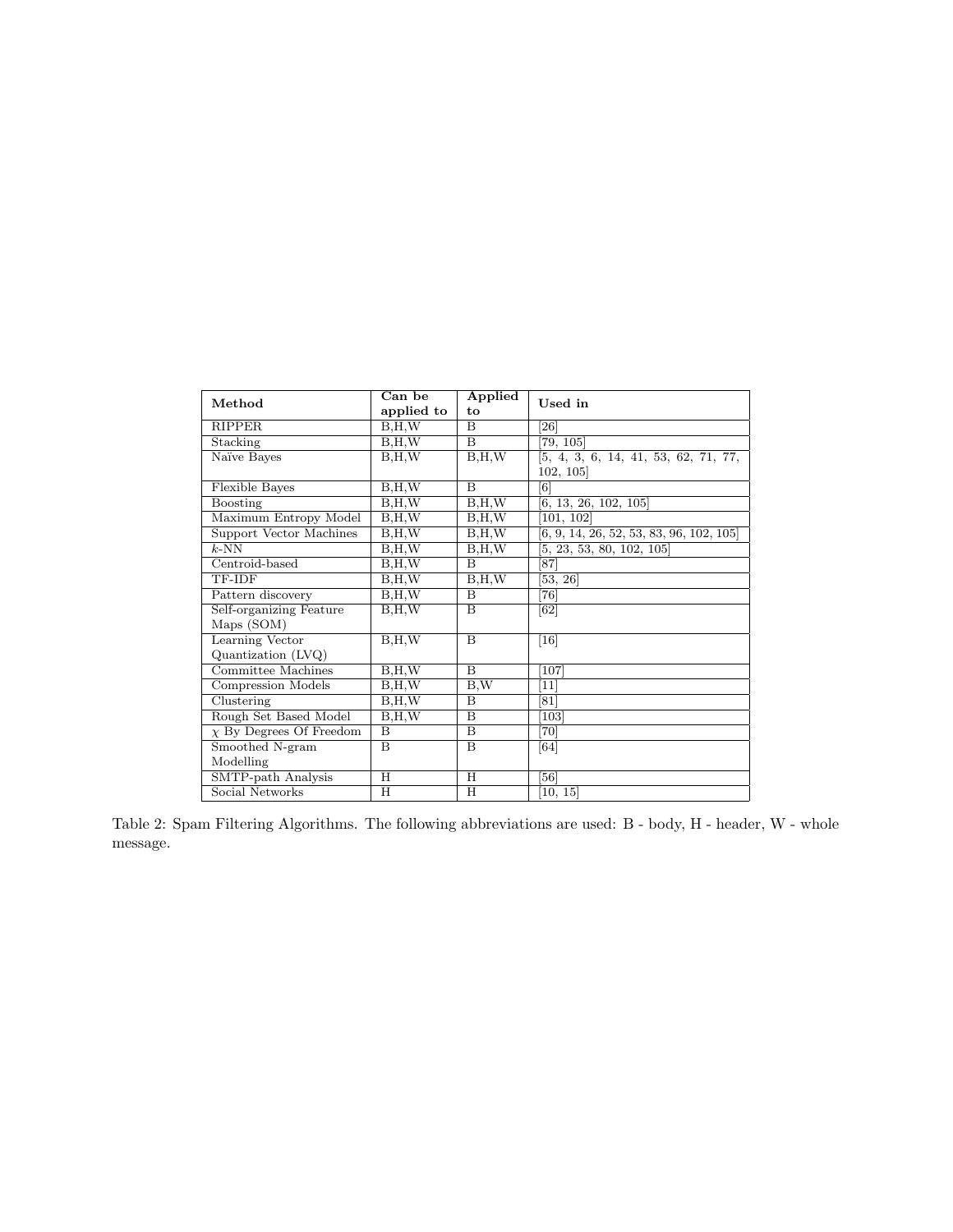| Product                                             | Whitelists/blacklists | Managing replies | Using decoy accounts | Protocol extensions | Anti-virus/anti-spyware               | User collaboration | Message analysis   | Bayesian  | Image analysis | updates<br>Downloading | Price                                    |
|-----------------------------------------------------|-----------------------|------------------|----------------------|---------------------|---------------------------------------|--------------------|--------------------|-----------|----------------|------------------------|------------------------------------------|
|                                                     |                       |                  |                      |                     | Server-side software solutions        |                    |                    |           |                |                        |                                          |
| Symantec Mail Secu-<br>rity for SMTP<br>MailCleaner | $+$                   |                  | $^{+}$               |                     | $^{+}$                                |                    | $^{+}$             |           |                | $+$                    | <b>Not</b><br>stated<br>on the site      |
|                                                     | $\ddot{}$             |                  |                      |                     | $+$                                   |                    | $+$                | $^{+}$    | $^{+}$         | $+$                    | Complex<br>of<br>sys.<br>prices          |
| Solutions suitable both for client and server side  |                       |                  |                      |                     |                                       |                    |                    |           |                |                        |                                          |
| SpamAssassin                                        | $^{+}$                |                  |                      |                     |                                       |                    | $^{+}$             | $^{+}$    |                |                        | Free                                     |
| Bogofilter                                          |                       |                  |                      |                     |                                       |                    | $+$                | $+$       |                |                        | Free                                     |
|                                                     |                       |                  |                      |                     | <b>Client-side software solutions</b> |                    |                    |           |                |                        |                                          |
| CA Anti-Spam                                        | $\hspace{0.1mm} +$    |                  |                      |                     |                                       |                    | $\hspace{0.1mm} +$ |           |                | $^{+}$                 | $\overline{\epsilon 39.95}$              |
| Vanquish vqME                                       | $^{+}$                | $+$              |                      | $^{+}$              |                                       |                    | $^{+}$             |           |                |                        | \$34.95/year                             |
| Cloudmark Desktop                                   |                       |                  |                      |                     |                                       | $^{+}$             |                    |           |                |                        | \$39.95                                  |
| Allume<br>Spam<br>Catcher                           |                       |                  |                      |                     |                                       | $+$                | $+$                |           |                | $^{+}$                 | \$29.99                                  |
| MailWasher Pro                                      | $\ddot{}$             |                  |                      |                     |                                       |                    | $+$                |           |                |                        | $\overline{$37}$                         |
| POPFile                                             |                       |                  |                      |                     |                                       |                    | $\ddot{}$          |           |                |                        | Free                                     |
| Spamihilator                                        | $^{+}$                |                  |                      |                     |                                       | $+$                | $+$                | $+$       |                |                        | Free                                     |
| $S\overline{\text{pamPal}}$                         | $^{+}$                |                  |                      |                     |                                       |                    |                    |           |                |                        | Free                                     |
| K9                                                  | $\overline{+}$        |                  |                      |                     |                                       |                    | $^{+}$             | $\! + \!$ |                |                        | Free                                     |
| $SpamCom-$<br>G-Lock<br>bat                         | $\ddot{}$             |                  |                      |                     |                                       |                    | $+$                | $^{+}$    |                |                        | Free                                     |
| Software solutions supplied with a hardware base    |                       |                  |                      |                     |                                       |                    |                    |           |                |                        |                                          |
| <b>BorderWare</b><br>Email<br>Security Gateway      | $+$                   |                  |                      | $+$                 | $+$                                   |                    | $+$                |           | $^{+}$         | $+$                    | stated<br>Not<br>on the site             |
| Barracuda<br>Spam<br>Firewall                       |                       |                  |                      | $+$                 | $^{+}$                                |                    | $^{+}$             |           | $^{+}$         | $^{+}$                 | Complex<br>$_{\rm of}$<br>sys.<br>prices |

Table 3: Methods used in some software anti-spam solutions. The meanings of the column titles are explained in Section 4. The addresses of websites are given in Table 4.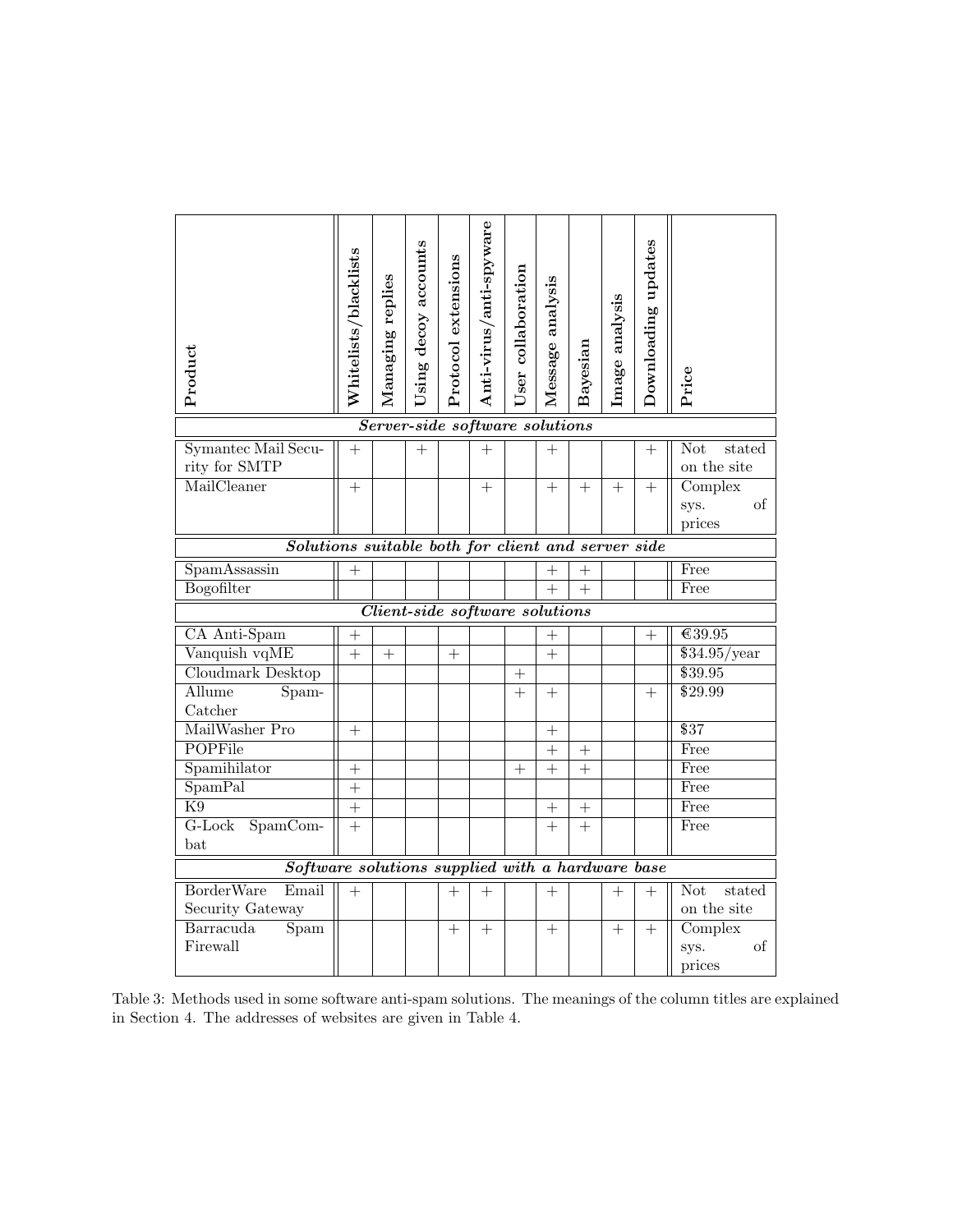| Product                    | Website address                                      |  |  |  |  |  |  |
|----------------------------|------------------------------------------------------|--|--|--|--|--|--|
| Symantec Mail Secu-        | http://www.symantec.com/enterprise/products/         |  |  |  |  |  |  |
| rity for SMTP              | overview.jsp?pvid=845_1                              |  |  |  |  |  |  |
| MailCleaner                | http://www.mailcleaner.net/                          |  |  |  |  |  |  |
| SpamAssassin               | http://spamassassin.apache.org/                      |  |  |  |  |  |  |
| Bogofilter                 | http://bogofilter.sourceforge.net/                   |  |  |  |  |  |  |
| CA Anti-Spam               | http://home3.ca.com/STContent/landingpages/Products/ |  |  |  |  |  |  |
|                            | Antispam/ASPM001/index.aspx                          |  |  |  |  |  |  |
| Vanquish vqME              | https://www.vqme.com/                                |  |  |  |  |  |  |
| Cloudmark Desktop          | http://cloudmark.com/desktop/                        |  |  |  |  |  |  |
| Allume SpamCatcher         | http://www.allume.com/win/spamcatcher/               |  |  |  |  |  |  |
| MailWasher Pro             | http://www.mailwasher.net/                           |  |  |  |  |  |  |
| POPFile                    | http://popfile.sourceforge.net/                      |  |  |  |  |  |  |
| Spamihilator               | http://www.spamihilator.com/                         |  |  |  |  |  |  |
| SpamPal                    | http://www.spampal.org/                              |  |  |  |  |  |  |
| K9                         | http://keir.net/k9.html                              |  |  |  |  |  |  |
| G-Lock                     | http://www.glocksoft.com/sc/                         |  |  |  |  |  |  |
| SpamCombat                 |                                                      |  |  |  |  |  |  |
| <b>BorderWare</b><br>Email | http://www.borderware.com/products/                  |  |  |  |  |  |  |
| Security Gateway           | email-security-gateway/                              |  |  |  |  |  |  |
| Barracuda<br>Spam          | http://www.barracudanetworks.com/ns/products/        |  |  |  |  |  |  |
| Firewall                   | spam_overview.php                                    |  |  |  |  |  |  |

Table 4: Addresses of the official websites of the products presented in Table 3.

- Using decoy accounts: collecting spam messages on decoy accounts for future extraction of fingerprints or rules;
- Protocol extensions: support of protocol extensions intended to prevent falsifying the sender's identity or to ensure that a message is legitimate by asking the sender for confirmation;
- Anti-virus/anti-spyware : integrating an anti-virus and/or anti-spyware solution into the same product;
- User collaboration: support of sharing data about spam among the users of the product;
- Message analysis: methods of filtering more sophisticated than blacklisting and whitelisting;
- Bayesian: Bayesian algorithm is used for message analysis, probably in combination with other techniques;
- Image analysis: use of algorithms of analysis of graphical content;
- Downloading updates: the product regularly downloads updates for its database from a server;
- Price: the price of the product as given on the official site, as of May, 2007.

The table is based only on the explicit statements on the official websites of the products, and thus may be incomplete. It does not provide real performance comparison and is not intended to advice any choice between this products, but rather to show which techniques are used in practical solutions. We do not include the information about the effectiveness of the solutions into the table, because it is stated only for few products, and sometimes the accuracy is claimed to be 100%, which seems rather a marketing slogan than a piece of information that can be used for comparison.

We can see that practical solutions often combine various ways of blacklisting and whitelisting with more complex filtering methods. An interesting point is that many products use Bayesian filtering. The reason for this is probably the following: approaches based on Na¨ıve Bayes, though shown by many stud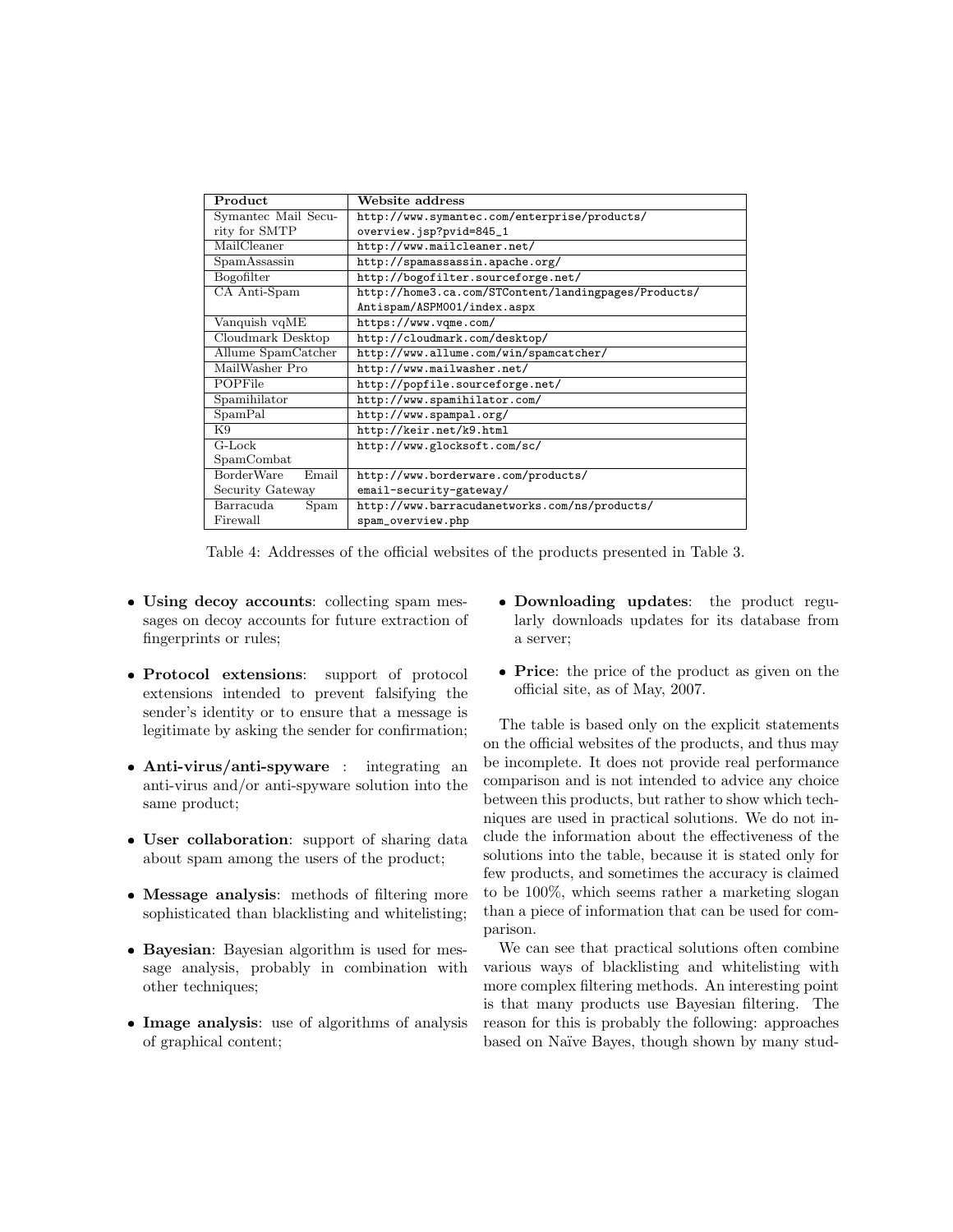ies to be slightly outperformed by other techniques, have the advantage of being very fast and fit for continuous on-line training.

# 5 Method Evaluation and Comparison

The great number and variety of spam filtering methods results in the need for evaluation and comparison of them. The usual way of testing a filter is applying it to a corpus of previously gathered mail messages sorted into spam and legitimate mail. The most simple measure used to express the results of such testing is filtering accuracy, namely percentage of messages classified correctly [53], which has the disadvantage of making no difference between false positives and false negatives. More informative measures are spam recall and spam precision. Androutsopoulos et al. [4] propose to use the relational cost  $\lambda$  of the two types of errors as a variable parameter, and introduce several new measures based on it: weighted accuracy, weighted error rate, and a total cost ratio (TCR). TCR is the relative cost of using the filter (and so having some false positives and some false negatives) to using no filter at all (and so having all the spam misclassified, but all the legitimate mail classified correctly). Table 5 gives the formulae of the measures named above. It is also possible to test a filter in reallife conditions. A straightforward way is to use it on one's mailbox or mail server. Nevertheless, such testing, having the advantage of using up-to-date data, is more time-consuming (Michelakis et al. [66] chose a period of seven months to test their filter). Usually a previously known method is tested simultaneously in the same way to provide a quality baseline. The Naïve Bayes classifier is often chosen for this purpose. However, Na¨ıve Bayes has already been shown to be outperformed by many other methods (see for example [13, 102, 16]), so now a more accurate baseline method is needed, for example Support Vector Machines, as done by Sasaki and Shinnou [81].

Some mail corpora are made publicly available by their editors. The list of public corpora is given in Table 7. The properties of spam change with time, so the older is a corpus, the less the results can be accepted as an estimation of present real-world performance. We must mention here that the LingSpam corpus, being rather old, is still actively used, and this may lead to out-of-date performance results. Creation of new public corpora is slowed down by privacy issues: people are certainly unwilling to publish their private email. For this reason some studies use either corpora that are not publicly available [56, 99], or both private and public corpora [18, 53]. One of the largest public sources of legitimate mail for experiments, the so-called Enron Corpus<sup>2</sup> [50], was made available during the legal investigation. The data from this repository was later included in the Spam Track 2005 corpus and Enron-Spam corpora. Being against publishing their legitimate mail, people usually do not object publishing spam from their mailboxes, so it is possible to collect a really large repository of pure spam. For example, SpamArchive project proposes over 220,000 spam messages for experimental needs.

Some studies are dedicated to comparison of more than two filters [6, 26, 53, 102]. In particular, Lai and Tsai [53] make a complex comparison of four different methods (Naïve Bayes, SVM, k-nearest neighbor, and TF-IDF) applied to different parts of a message and show that, at least on their corpora, analyzing the header usually gives better results than analyzing the body or the whole message. According to the results presented by Zhang et al. [102], the highest TCR is achieved by using both headers and bodies, but using header alone again leads to better results than using body alone. A comparison of 44 spam filters supplied by 12 groups of developers was performed on Spam Track<sup>3</sup> on the Text Retrieval Conference (TREC) in 2005. According to the final report [18], the best performance was shown by one of the filters supplied by Jožef Stefan Institute and based on compression models [11], able to achieve spam misclassification rate of 1.17% with false positive rate of 0.1%. Another method which showed high resuls was gradient descent of a logistic regression model [38]. The method of testing used in this competition is different from

<sup>2</sup>Available at http://www-2.cs.cmu.edu/˜enron/ <sup>3</sup>http://plg.uwaterloo.ca/˜gvcormac/spam/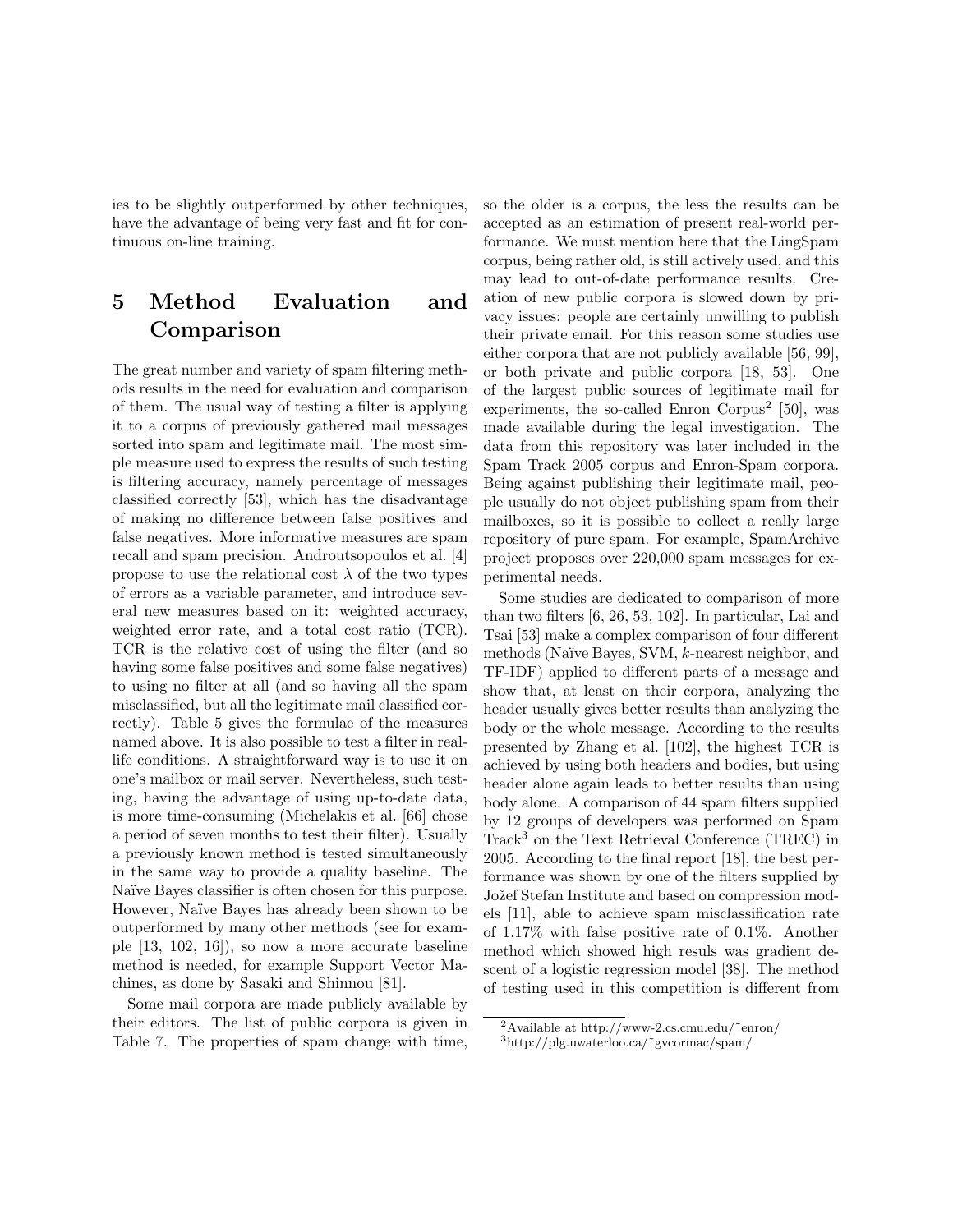| Measure             | Formula                                                                                                                                                           |
|---------------------|-------------------------------------------------------------------------------------------------------------------------------------------------------------------|
| Accuracy            | $\frac{n_{L\rightarrow L}+n_{S\rightarrow S}}{n_{L\rightarrow L}+n_{L\rightarrow S}+n_{S\rightarrow L}+n_{S\rightarrow S}}$                                       |
| Error rate          | $\frac{n_{L\rightarrow S}+n_{S\rightarrow L}}{n_{L\rightarrow L}+n_{L\rightarrow S}+n_{S\rightarrow L}+n_{S\rightarrow S}}$                                       |
| False positive rate | $\frac{n_{L\rightarrow S}}{n_{L\rightarrow L}+n_{L\rightarrow S}}$                                                                                                |
| Spam recall         | $\frac{n_{S\rightarrow S}}{n_{S\rightarrow I}+n_{S\rightarrow S}}$                                                                                                |
| Spam precision      | $\frac{n_{S\rightarrow S}}{n_{L\rightarrow S}+n_{S\rightarrow S}}$                                                                                                |
| Weighted accuracy   | $\frac{\lambda \cdot n_{L\rightarrow L} + n_{S\rightarrow S}}{\lambda \cdot (n_{L\rightarrow L} + n_{L\rightarrow S}) + n_{S\rightarrow L} + n_{S\rightarrow S}}$ |
| Weighted error rate | $\frac{\lambda \cdot n_{L\rightarrow S} + n_{S\rightarrow L}}{\lambda \cdot (n_{L\rightarrow L} + n_{L\rightarrow S}) + n_{S\rightarrow L} + n_{S\rightarrow S}}$ |
| Total cost ratio    | $\frac{n_{S\rightarrow L}+n_{S\rightarrow S}}{\lambda\cdot n_{L\rightarrow S}+n_{S\rightarrow L}}$                                                                |
| ROC curve           | True positive rate plotted against false positive rate                                                                                                            |

Table 5: Measures of filtering performance. Following Androutsopoulos et al. [4],  $n_{L\to L}$  and  $n_{S\to S}$  are the numbers of legitimate and spam messages classified correctly,  $n_{L\to S}$  and  $n_{S\to L}$  are the numbers of legitimate and spam messages misclassified, and  $\lambda$  is the relative cost of the two types of errors.

| Corpus                               | Available At                                   |
|--------------------------------------|------------------------------------------------|
| PU1, PU2, PU3, PUA, LingSpam         | http://www.aueb.gr/users/ion/publications.html |
| Enron-Spam datasets (Enron1, Enron2, |                                                |
| Enron3, Enron4, Enron5, Enron6)      |                                                |
| Spamassassin                         | http://spamassassin.apache.org/publiccorpus/   |
| ZH1 Chinese                          | http://homepages.inf.ed.ac.uk/s0450736/spam/   |
| GenSpam                              | http://www.cl.cam.ac.uk/users/bwm23/           |
| Spam Track corpus                    | http://plg.uwaterloo.ca/~gvcormac/spam/        |
| Spambase                             | http://www.ics.uci.edu/~mlearn/MLSummary.html  |
| SpamArchive                          | http://www.spamarchive.org/                    |

Table 6: Public Data Repositories.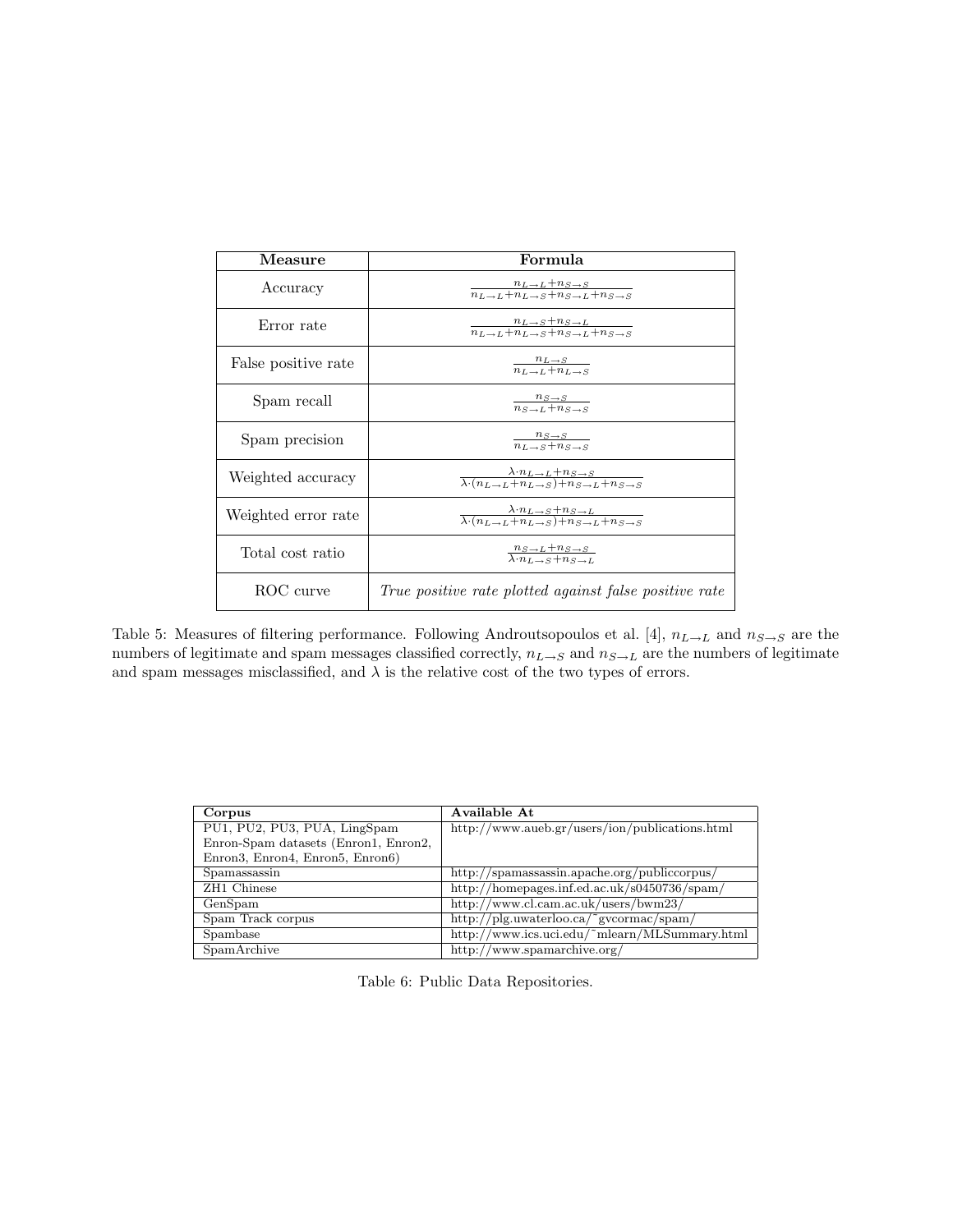| Corpus             | ಕ<br>messages<br>Number | rate<br>Spam      | included<br>Headers | Encrypted              | creation<br>ð<br>Year | щ.<br>Used                         |
|--------------------|-------------------------|-------------------|---------------------|------------------------|-----------------------|------------------------------------|
| PU1                | 1,099                   | 44%               | NO                  | <b>YES</b>             | 2000                  | [3, 6, 11, 102]                    |
| PU2                | 721                     | $20\%$            | NO                  | YES                    | 2003                  | $\overline{[6]}$                   |
| PU <sub>3</sub>    | 4,139                   | 44%               | NO                  | YES                    | 2003                  | $\overline{[6, 11]}$               |
| <b>PUA</b>         | 1,142                   | 50%               | NO                  | <b>YES</b>             | 2003                  | $\overline{6}$                     |
| LingSpam           | 2,893                   | 17%               | NO                  | NΟ                     | 2000                  | [4, 11, 62, 79, 81, 102, 105, 107] |
| Spamassassin       | 6,047                   | $31\%$            | <b>YES</b>          | $\overline{NO}$        | 2002                  | [9, 11, 53, 16, 102]               |
| ZH1 Chinese        | 1,633                   | 74%               | <b>YES</b>          | <b>YES</b>             | 2004                  | $[102]$                            |
| GenSpam            | 41,404                  | 78%               | NO                  | NO                     | 2005                  | [64]                               |
| Spam Track         | 92,189                  | 57%               | <b>YES</b>          | $\overline{NO}$        | 2005                  | [11, 18, 38]                       |
| corpus             |                         |                   |                     |                        |                       |                                    |
| Enron1             | 5172                    | 29%               | N <sub>O</sub>      | NO                     | 2006                  | [65]                               |
| Enron2             | 5857                    | $26\%$            | $\overline{NO}$     | $\overline{NO}$        | 2006                  | $\overline{65}$                    |
| Enron3             | 5512                    | $\overline{27\%}$ | $\overline{NO}$     | $\overline{\text{NO}}$ | 2006                  | $\overline{65}$                    |
| Enron4             | 6000                    | 75%               | NO                  | NO                     | 2006                  | [65]                               |
| Enron5             | 5175                    | 71%               | NO.                 | NO                     | 2006                  | $\overline{65}$                    |
| Enron <sub>6</sub> | 6000                    | 75%               | NO.                 | NO                     | 2006                  | [65]                               |
| Spambase           | 4,601                   | 39%               | NO                  | <b>YES</b>             | 1999                  | $\left[103\right]$                 |
| SpamArchive        | over                    | 100%              | <b>YES</b>          | NO.                    |                       |                                    |
|                    | 220,000                 |                   |                     |                        |                       |                                    |

Table 7: Description of Public Data. 'YES' in the 'Encrypted' field means that tokens in the messages are encrypted to address personal privacy, or (in Spambase) only some extracted features of the messages are present in the corpus.

| Id             | Paper              | Corpora used                                    |
|----------------|--------------------|-------------------------------------------------|
| A <sub>1</sub> | 51                 | LingSpam                                        |
| A <sub>2</sub> | 31                 | PU1                                             |
| A3             | [6]                | PU1, PU2, PU3 and PUA                           |
| Dr             | 26                 | Two specially created repositories              |
| Ca             | 13                 | PU1                                             |
| $\rm Ch$       | 16                 | SpamAssassin                                    |
| LT             | 53                 | SpamAssassin and a specially created repository |
| Le             | 56                 | Specially created repository                    |
| LZ             | [62]               | LingSpam                                        |
| OV             | 70]                | Specially created repository                    |
| SS             | [81]               | LingSpam                                        |
| S <sub>o</sub> | [87]               | Specially created repository                    |
| Z1             | $\left[102\right]$ | PU1, LingSpam, SpamAssassin and ZH1             |
| ZZ.            | <b>103</b>         | Spambase database                               |
| Z <sub>2</sub> | <sup>105</sup>     | LingSpan                                        |
| Zo             | 1071               | LingSpam                                        |

Table 8: Papers that present comparisons of two or more filtering techniques.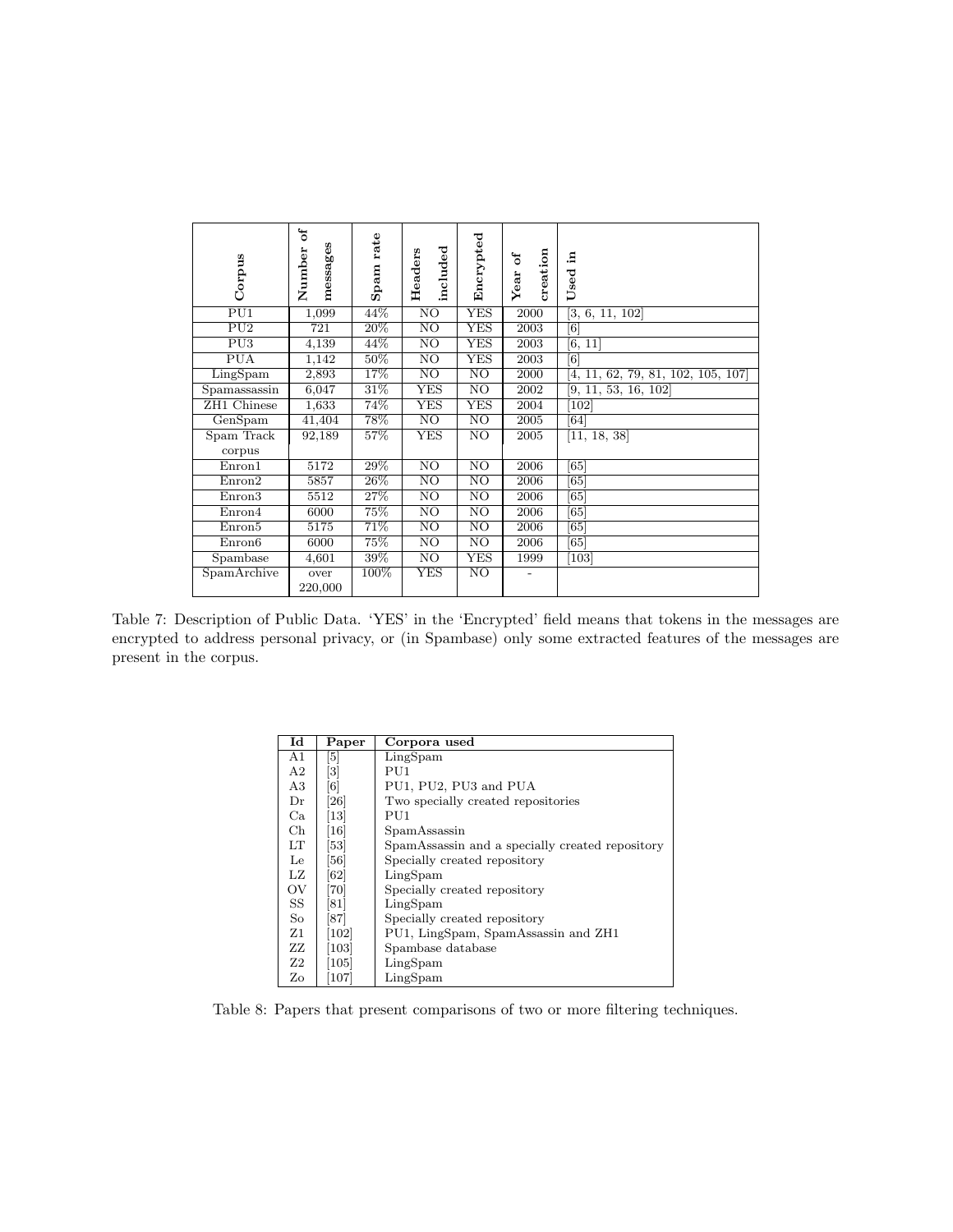

Table 9: Comparison of Spam Filtering Algorithms in the Literature. For references to the articles see table 8.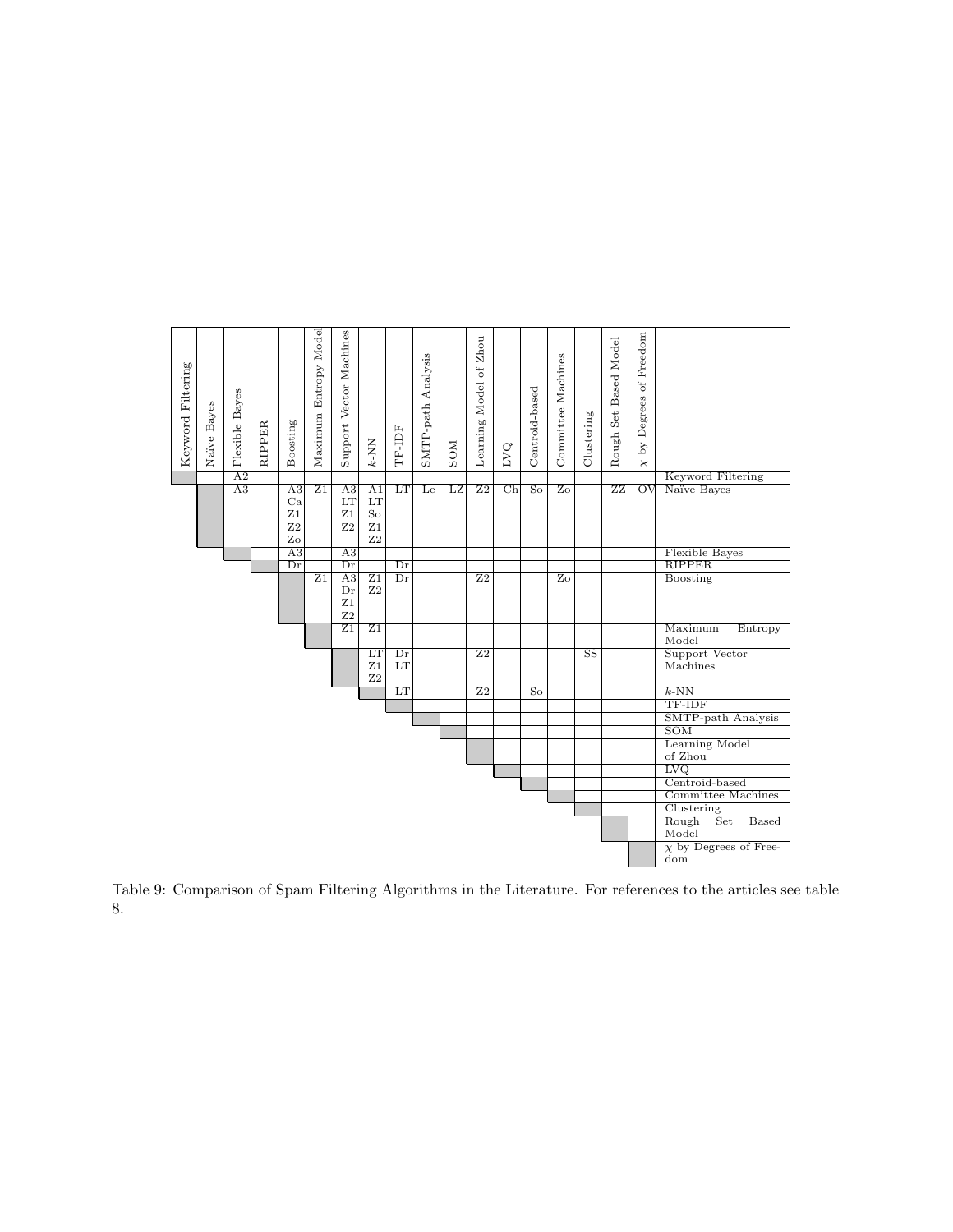

Figure 2: Graphical Comparison of Spam Filtering Algorithms in the Literature. An arrow from method A to method B with references on it means that A is outperformed by B according to the given article(s). An arrow is put only if there is an explicit claim on the relative performance of the two methods in the article. For references to the articles see table 8.

the usual one. Instead of commonly used offline testing, when the corpus is split into training and testing data, on-line testing is used: each message is first classified by the filter and then added to the training data. In this way the testing process emulates the real-life situation where the user corrects the errors made by the filter, so that the amount of training data gradually increases. Cormack and Bratko [20] discussed the differences between the testing approaches used in Spam Treck and other comparisons. They showed that, though there are important differences between batch and on-line evaluation, the methods which performed well on Spam Track also show good results being tested in a more conservative way. TREC Spam Filter Evaluation Tool Kit is available for download from the Spam Track website together with the data corpus. The approach used to create this corpus is described by Cormack and Lynam [19]. Competitions of spam filters were also arranged within TREC 2006<sup>4</sup>, ECML/PKDD 2006<sup>5</sup>, and CEAS 2007 conferences<sup>6</sup>.

There is a a wide literature presenting comparison of small groups of filters, apart from the public competitions. In Table 8 we give a list of papers that present comparisons of two or more filtering techniques. In Table 9 we propose a systematization of comparisons of spam filtering methods presented in literature. Figure 2 represents the results of this comparisons. We must state here that accuracy and reliability of different comparisons presented in the tables may differ depending on data, ways of preprocessing, and peculiarities of methods of comparison. As a consequence, different comparisons cannot be combined in order to give some final judgement. For example, Leiba et al. [56] show that pure SMTP-path analysis is outperformed by Naïve Bayes on their repository, conversely Zhao and Zhang [103] show that Rough Set Based Model outperforms Naïve Bayes on the data from Spambase database. Obviously, this information is not enough to judge the relative performance of SMTP-path analysis and Rough Set Based Model.

Apart from the widely used accuracy measures, some other features are evaluated in different studies. Drucker et al. [26] and Zhou et al. [105] evaluate

 $^4$ http://trec.nist.gov/pubs/trec15/t15\_proceedings.html <sup>5</sup>http://www.ecmlpkdd2006.org/challenge.html  $6$ http://www.ceas.cc/2007/challenge/challenge.html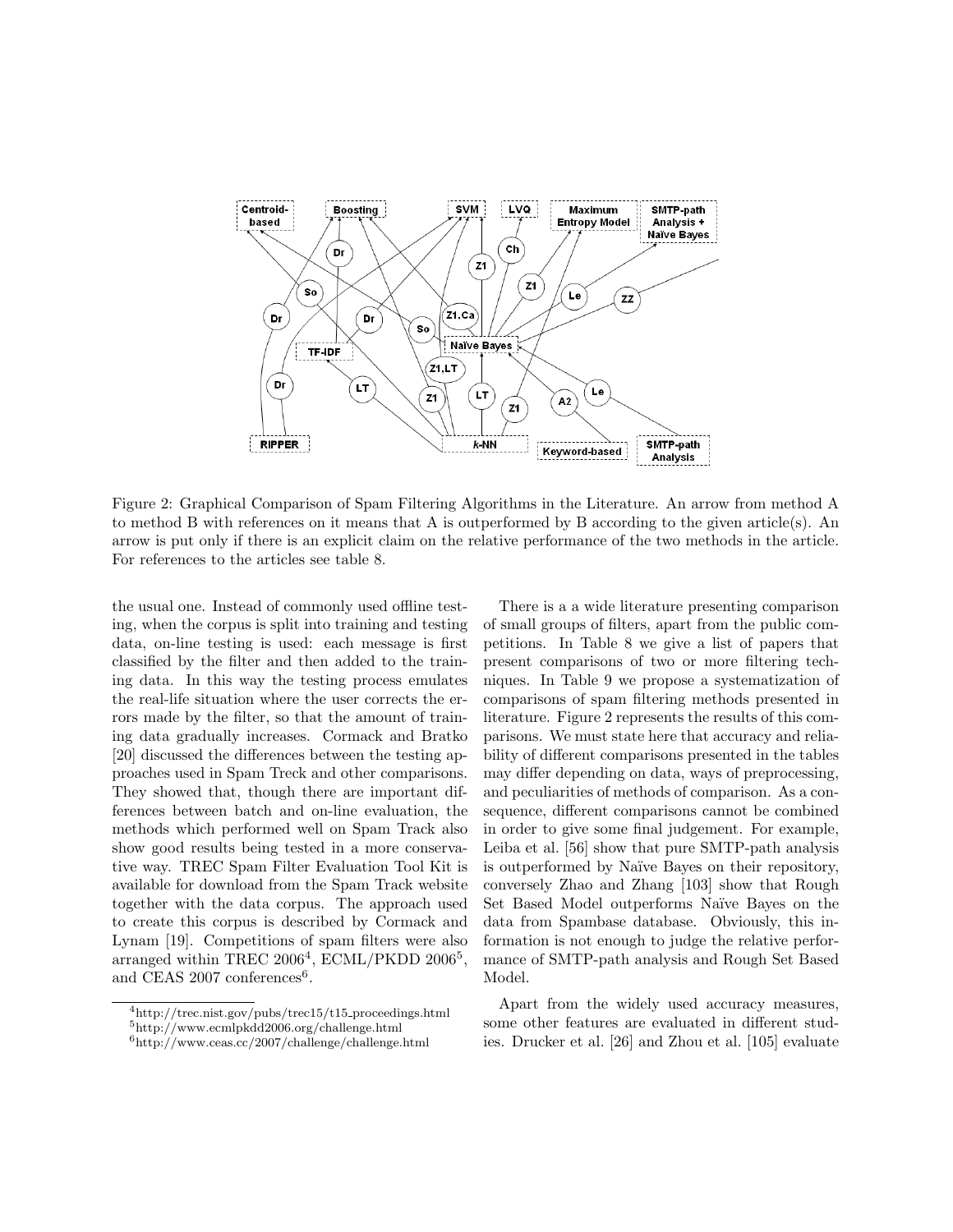the classification speed. Boykin and Roychowdhury [10] analyze possible countermeasures that spammers may take to cheat the filter. Androutsopoulos et al. [4] evaluate the dependence of performance on training data size and attribute set size. For Spam Track, Cormack and Lynam [18] use learning curves to see how filter performance changes with time if the user retrains the filter continuously by correcting most of the classification errors.

## 6 Conclusion

In this paper we discussed the problem of spam and gave an overview of learning-based spam filtering techniques. There is no common definition of what spam is, but most of the sources agree that the core feature of the phenomenon is that spam messages are unsolicited. Spam causes a number of problems of both economical and ethical nature, which results in particular in the attempts of legislative definition and prohibition of spam. An important feature of the phenomenon of spam is the reactivity of spammers, in other words active intelligent opposition to every useful anti-spam technique. Another feature is the changeability of spam, which results partly from the reactivity of spammers, but also from changing content of the spam messages. One of the issues related to reactivity, namely falsification of the sender's identity, is fought by means of protocol extension. A serious obstacle for such approaches is that a new protocol must be willingly accepted by a great number of users to become really beneficial. At present at least one such solution, SenderID, has gained reasonable popularity, thus starting to influence the situation.

The most popular and well-developed approach to anti-spam is learning-based filtering. The current state of the art includes lots of filters based on various classification techniques applied to different parts of email messages. In the field of spam filtering the reactivity of spammers is noticeable, and attempts are made to predict and prevent the spammers' countermeasures. In general, local spam filtering has the drawback of solving the problem of spam only partially, because a filter saves user's time, but do not prevent resource misuse. The issue of changeability has no final solution yet, as it can be seen in particular from the necessity of frequent updates of databases in the commercial anti-spam software.

The great number of proposed filtering techniques causes the need for systematic evaluation and comparison. Efforts are made in this direction: evaluation methods and measures are proposed and repositories for testing are created, though the amount of experimental data publicly available is limited because of privacy issues. In the last years, the evaluation field became more systematic due to centralized contests of filters, such as the ones held within TREC, ECML/PKDD and CEAS conferences. Still, there exists no way to measure filter's stability against the reactivity of spammers. Apart from this, the increasing accuracy of the solutions will probably soon result in a situation where a big number of benchmark datasets will be required for real comparison of leading solutions.

From our overview of the field we can draw the following conclusions:

- 1. Spam filtering is quite effective, making the situation tolerable and thus probably being the cause of the slowness with which the useful protocol extensions are accepted by users. Because of the sufficient accuracy of the existing solutions, more attention is now given to narrower subtasks, such as analysis of image-based spam or coping with reactivity.
- 2. The reactivity of spammers is a major problem, and careful analysis of possible countermeasures is required for any new approach. The challenge to machine learning is to provide classification algorithms that are robust with respect to variation of the data that depends on classifier itself. As this ideal final goal seems to be unreachable as yet, in practice the providers of anti-spam techniques rather aim to be just more reactive then spammers, responding to new spamming techniques before they spread widely enough to change the balance.

A relevant issue is the influence of protocol-based and legislative approaches on the spam filtering problem. The increasing spread of SenderID gives hope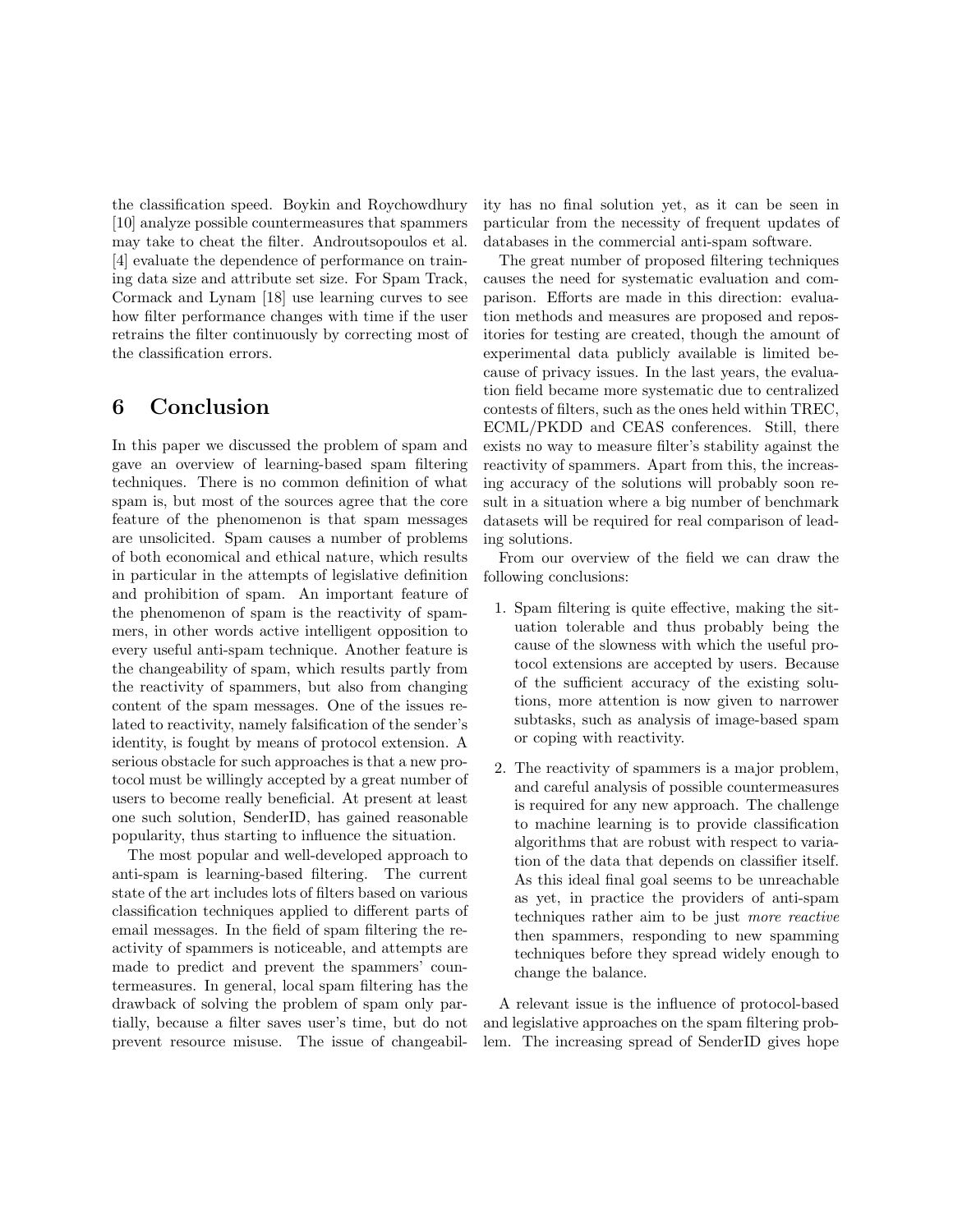that the issue of falsifying the message source will soon be finally solved, thus limiting the range of methods of message obfuscation available to spammers and contributing to the accuracy of methods based on the analysis of the information contained in the header. The legislative approaches, in their turn, do not seem to influence the situation significantly, and no crucial improvement is likely to come in the near future.

In conclusion, we can say that the field of anti-spam protection is by now mature and well-developed. Then a question arises, why our inboxes are still often full of spam? Reactivity of spammers plays a role surely, but the countermeasures for their new tricks are proposed fast enough. So a possible answer is that we do not protect against spam in all the available ways. In other words, one point, which should always be remembered by end users, is that the antispam technologies should be not only designed and developed, but also deployed and used.

# 7 Acknowledgements

We would like to thank Prof. Fabio Massacci for many useful discussions and for suggesting the way to structure the comparison section.

## References

- [1] Banit Agrawal, Nitin Kumar, and Mart Molle. Controlling spam emails at the routers. In Proceedings of the IEEE International Conference on Communications, ICC 2005, volume 3, pages 1588–1592, 2005.
- [2] Keno Albrecht, Nicolas Burri, and Roger Wattenhofer. Spamato – an extendable spam filter system. In Proceedings of Second Conference on Email and Anti-Spam, CEAS'2005, 2005.
- [3] Ion Androutsopoulos, John Koutsias, Konstantinos V. Chandrinos, and Constantine D. Spyropoulos. An experimental comparison of naive bayesian and keyword-based antispam filtering with personal e-mail messages. In Proceedings of the 23rd annual international ACM SIGIR conference on Research and development in information retrieval, SIGIR '00, pages 160–167, New York, NY, USA, 2000. ACM Press. ISBN 1-58113-226-3. doi: http://doi.acm.org/10.1145/345508.345569.
- [4] Ion Androutsopoulos, John Koutsias, Konstantinos V. Chandrinos, and Constantine D. Spyropoulos. An evaluation of naive bayesian anti-spam filtering. In G. Potamias, V. Moustakis, and M. van Someren, editors, Proceedings of the Workshop on Machine Learning in the New Information Age, 11th European Conference on Machine Learning, ECML 2000, pages 9–17, 2000.
- [5] Ion Androutsopoulos, Georgios Paliouras, Vangelis Karkaletsis, Georgios Sakkis, Constantine Spyropoulos, and Panagiotis Stamatopoulos. Learning to filter spam e-mail: A comparison of a naive bayesian and a memorybased approach. In H. Zaragoza, P. Gallinari, and M. Rajman, editors, Proceedings of the Workshop on Machine Learning and Textual Information Access, 4th European Conference on Principles and Practice of Knowledge Discovery in Databases, PKDD 2000, pages 1–13, 2000.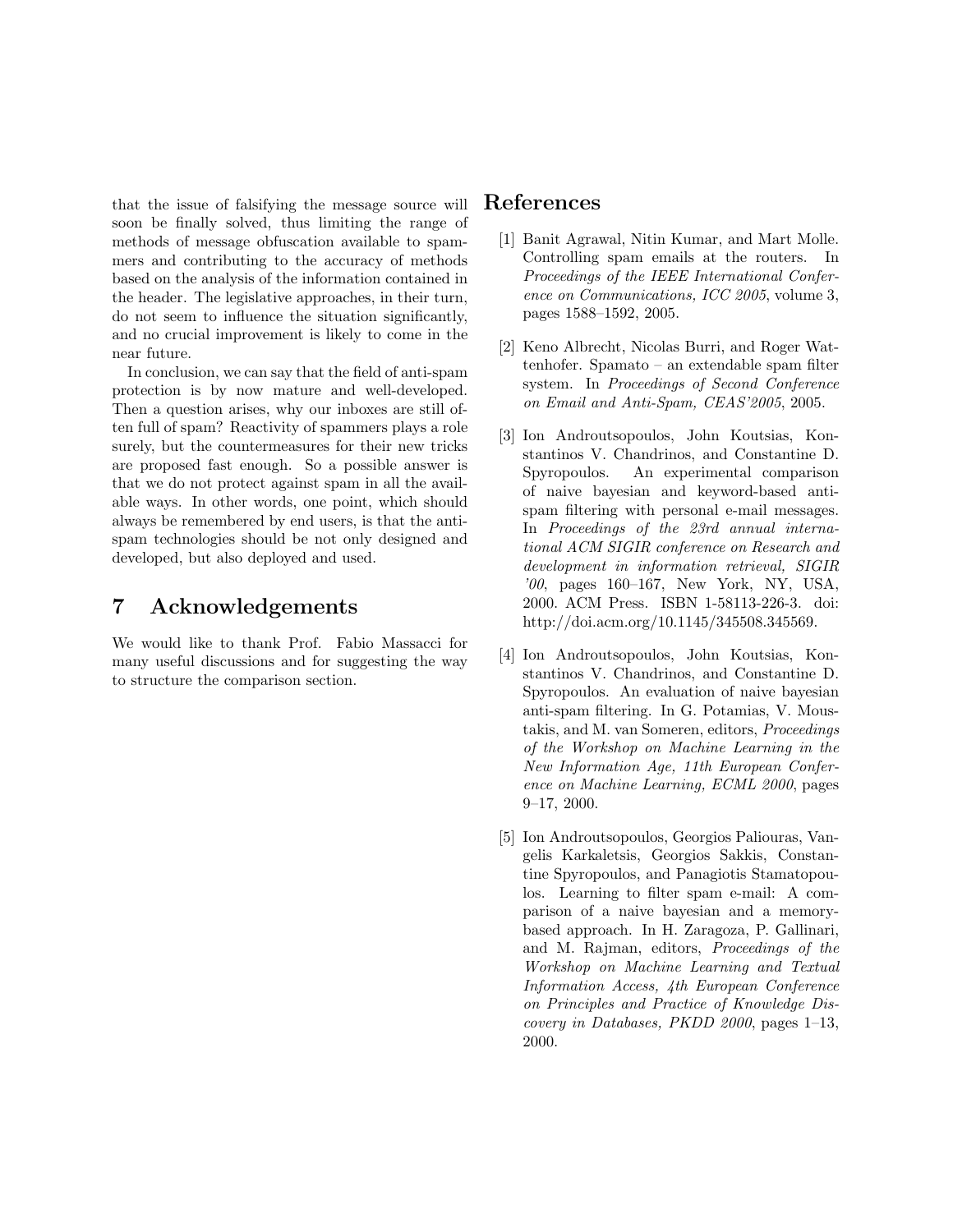- [6] Ion Androutsopoulos, Georgios Paliouras, and Eirinaios Michelakis. Learning to filter unsolicited commercial e-mail (Technical Report 2004/2). NCSR "Demokritos". Revised version. 2004.
- [7] Ion Androutsopoulos, Evangelos Magirou, and Dimitrios Vassilakis. A game theoretic model of spam e-mailing. In Proceedings of Second Conference on Email and Anti-Spam, CEAS'2005, 2005.
- [8] Hrishikesh Aradhye, Gregory Myers, and James Herson. Image analysis for efficient categorization of image-based spam e-mail. In Proceedings of Eighth International Conference on Document Analysis and Recognition, ICDAR 2005, volume 2, pages 914–918. IEEE Computer Society, 2005.
- [9] Enrico Blanzieri and Anton Bryl. Evaluation of the highest probability svm nearest neighbor classifier with variable relative error cost. In Proceedings of Fourth Conference on Email and Anti-Spam, CEAS'2007, page 5 pp., 2007.
- [10] P Boykin and Vwani Roychowdhury. Leveraging social networks to fight spam. Computer, 38(4):61–68, 2005.
- [11] A. Bratko, G. V. Cormack, B. Filipič, T. R. Lynam, and B. Zupan. Spam filtering using statistical data compression models. Journal of Machine Learning Research, 7(Dec):2673–2698, 2006.
- [12] CAPTCHA. The CAPTCHA project. http://www.captcha.net/ Accessed: 31.05.06, 2005.
- [13] Xavier Carreras and Lluís Márquez. Boosting trees for anti-spam email filtering. In Proceedings of 4th International Conference on Recent Advances in Natural Language Processing, RANLP-01, 2001.
- [14] Jason Chan, Irena Koprinska, and Josiah Poon. Co-training on textual documents with a single natural feature set. In Proceedings of the Ninth

Australasian Document Computing Symosium  $(ADCS 2004), 2004.$ 

- [15] Paul Alexandru Chirita, rg Diederich Jö, and Wolfgang Nejdl. Mailrank: Using ranking for spam detection. In Proceedings of the 14th ACM International Conference on Information and Knowledge Management, CIKM 2005, pages 373–380. ACM Press, 2005.
- [16] Zhan Chuan, Lu Xianliang, Hou Mengshu, and Zhou Xu. A lvq-based neural network anti-spam email approach. ACM SIGOPS Operating Systems Review, 39(1): 34–39, 2005. ISSN 0163-5980. doi: http://doi.acm.org/10.1145/1044552.1044555.
- [17] William Cohen. Learning rules that classify email. In Proceedings of the 1996 AAAI Spring Symposium on Machine Learning in Information Access, MLIA '96. AAAI Press, 1996.
- [18] Gordon Cormack and Thomas Lynam. TREC 2005 spam track overview. Available at plg.uwaterloo.ca/ gvcormac/trecspamtrack05/, Accessed: 31.05.06, 2005.
- [19] Gordon Cormack and Thomas Lynam. Spam corpus creation for TREC. In Proceedings of Second Conference on Email and Anti-Spam, CEAS'2005, 2005.
- [20] Gordon V. Cormack and Andrej Bratko. Batch and online spam filter comparison. In Proceedings of the Third Conference on Email and Anti-Spam, CEAS'2006, 2006.
- [21] Wendy Cukier, Susan Cody, and Eva Nesselroth. Genres of spam: Expectations and deceptions. In Proceedings of the 39th Annual Hawaii International Conference on System Sciences, HICSS '06, volume 3, 2006.
- [22] Ernesto Damiani, Sabrina De Capitani di Vimercati, Stefano Paraboschi, and Pierangela Samarati. P2P-based collaborative spam detection and filtering. In *Proceedings* of Fourth IEEE International Conference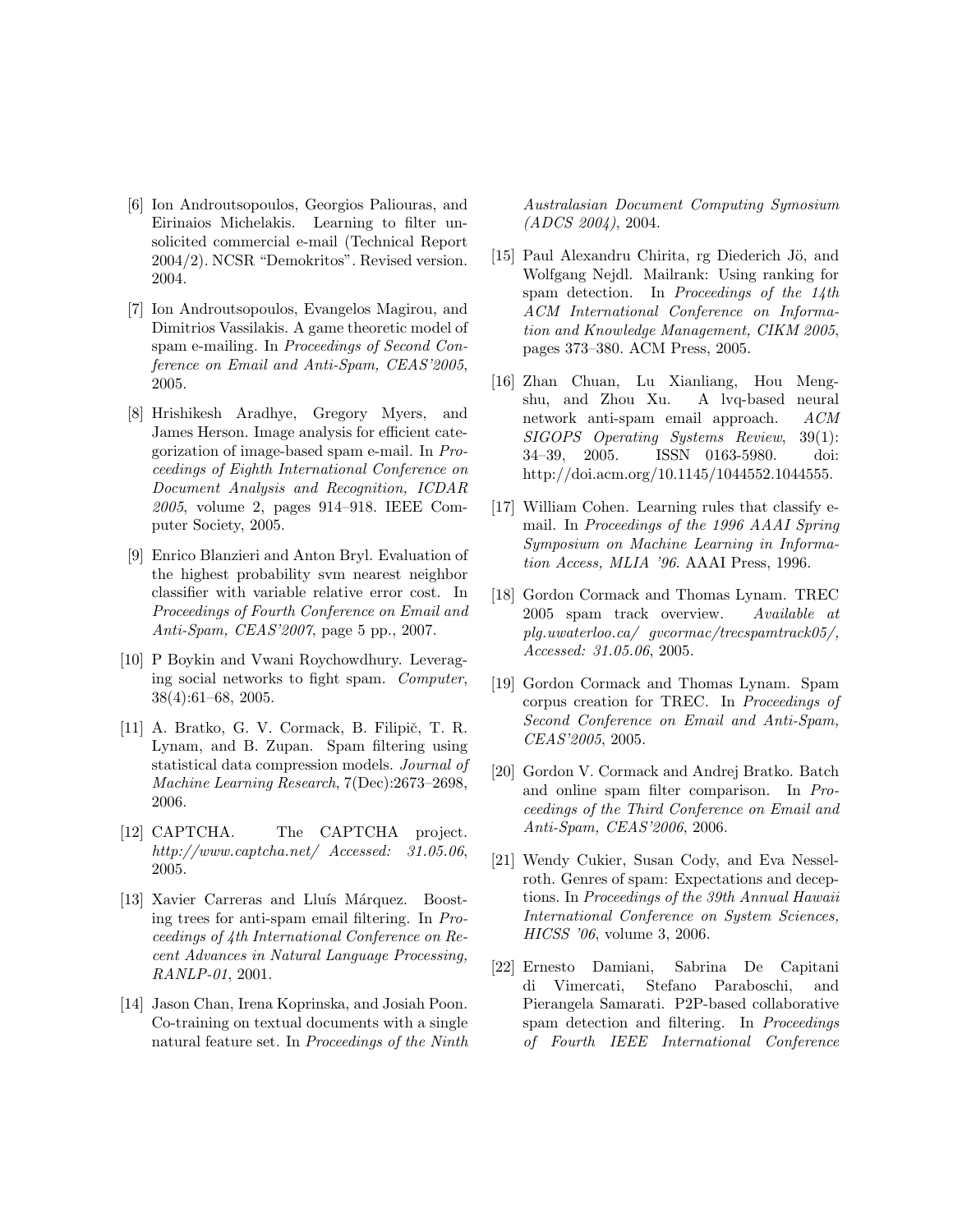on Peer-to-Peer Computing, P2P'04, pages 176–183, 2004.

- [23] Sarah Jane Delany, Padraig Cunningham, and Lorcan Coyle. An assessment of case-based reasoning for spam filtering. In Proceedings of Fifteenth Irish Conference on Artificial Intelligence and Cognitive Science (AICS '04), pages 9–18, 2004.
- [24] Christine Drake, Jonathan Oliver, and Eugene Koontz. Anatomy of a phishing email. In Proceedings of the First Conference on Email and Anti-Spam, CEAS'2004, 2004.
- [25] Mark Dredze, Reuven Gevaryahu, and Ari Elias-Bachrach. Learning fast classifiers for image spam. In Proceedings of the Fourth Conference on Email and Anti-Spam, CEAS'2007, 2007.
- [26] Harris Drucker, Donghui Wu, and Vladimir Vapnik. Support vector machines for spam categorization. IEEE Transactions on Neural networks, 10(5):1048–1054, 1999.
- [27] Zhenhai Duan, Yingfei Dong, and Kartik Gopalan. Diffmail: A differentiated message delivery architecture to control spam. In Proceedings of 11th International Conference on Parallel and Distributed Systems, ICPADS 2005, volume 2, pages 255–259, 2005.
- [28] Cynthia Dwork and Moni Naor. Pricing via processing or combatting junk mail. In Advances in Cryptology - Crypto 92 Proceedings, pages 139–147. Springer Verlag, 1992.
- [29] Tom Fawcett. "in vivo" spam filtering: a challenge problem for data mining. KDD Explorations, 5(2):140–148, 2003. doi: http://doi.acm.org/10.1145/980972.980990.
- [30] Gordon Fecyk. Designated mailers protocol.  $http://www.pan-am.ca/dmp/draft-fecyk$ dmp-01.txt, Accessed: 31.05.06, 2003.
- [31] FerrisResearch. The global economic impact of spam. report #409. Available at

http://www.ferris.com/get\_content\_file.php?id=364 Accessed: 13.06.06, 2005.

- [32] Giorgio Fumera, Ignazio Pillai, and Fabio Roli. Spam filtering based on the analysis of text information embedded into images. Journal of Machine Learning Research, (7):2699–2720, 2006.
- [33] Anurag Garg, Roberto Battiti, and Roberto Cascella. "May I borrow your filter?" exchanging filters to combat spam in a community. In AINA 2006. 20th International Conference on Advanced Information Networking and Applications, volume 2, 2006.
- [34] Jennifer Golbeck and James Hendler. Reputation network analysis for email filtering. In Proceedings of the First Conference on Email and Anti-Spam, CEAS'2004, 2004.
- [35] Luiz Henrique Gomes, Cristiano Cazita, Jussara M. Almeida, lio Almeida Virgí, and Jr. Wagner Meira. Characterizing a spam traffic. In IMC '04: Proceedings of the 4th ACM SIGCOMM conference on Internet measurement, pages 356–369, New York, NY, USA, 2004. ACM Press. ISBN 1-58113-821-0. doi: http://doi.acm.org/10.1145/1028788.1028837.
- [36] Joshua Goodman. IP addresses in email clients. In Proceedings of the First Conference on Email and Anti-Spam, CEAS'2004, 2004.
- [37] Joshua Goodman and Robert Rounthwaite. Stopping outgoing spam. In  $EC'04$ : Proceedings of the Fifth ACM Conference on Electronic Commerce, 2004.
- [38] Joshua Goodman and Wen-tau Yih. Online discriminative spam filter training. In Proceedings of Third Conference on Email and Anti-Spam, CEAS'2006, 2006.
- [39] Joshua Goodman, Gordon V. Cormack, and David Heckerman. Spam and the ongoing battle for the inbox. Communications of the ACM, 50(2):25–33, 2007.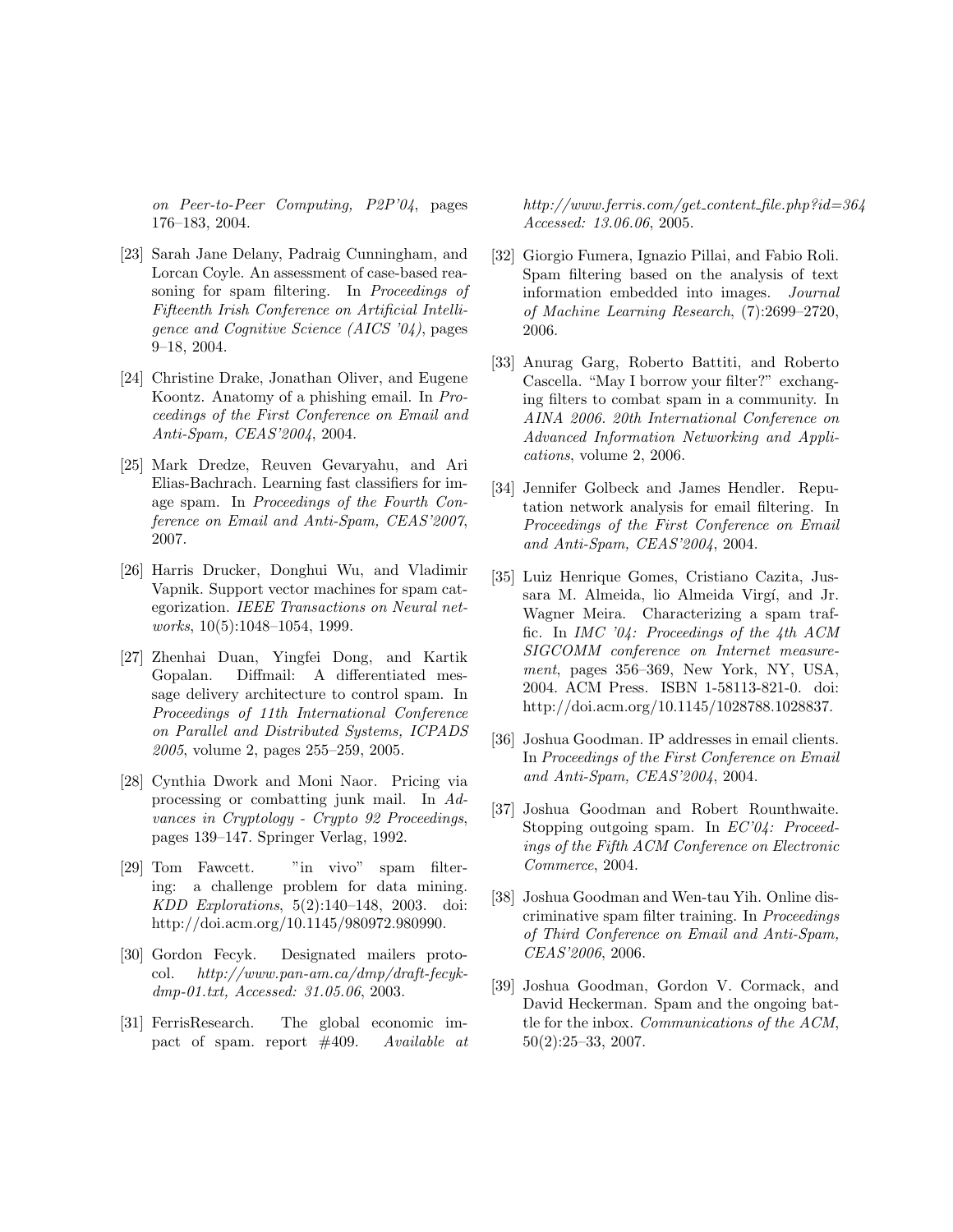- [40] Paul Graham. A plan for spam. Available at http://www.paulgraham.com/spam.html Accessed: 14.05.07, 2002.
- [41] Paul Graham. Better bayesian filtering. Available at http://www.paulgraham.com/better.html Accessed: 12.07.06, 2003. URL http://www.paulgraham.com/better.html.
- [42] Galen A. Grimes. Compliance with CAN-SPAM act of 2003. Communicationf of the ACM, 50:55–62, 2007.
- [43] Evan Harris. The next step in the spam control war: Greylisting. Available at http://projects.puremagic.com/greylisting/ Accessed: 02.10.07, 2003.
- [44] Shlomo Hershkop. Behavior-based email analysis with application to spam detection. phD Thesis. Available at www1.cs.columbia.edu/ sh553/publications/ Accessed: 12.07.06, 2006.
- [45] HoneyPot. Project honey pot: Distributed spam harvester tracking network. Available at http://www.projecthoneypot.org/, Accessed: 07.06.06, 2004.
- [46] Geoff Hulten, Anthony Penta, Gopalakrishnan Seshadrinathan, and Manav Mishra. Trends in spam products and methods. In Proceedings of the First Conference on Email and Anti-Spam, CEAS'2004, 2004.
- [47] ITU. ITU survey on anti-spam legislation worldwide. Available at http://www.itu.int/osg/spu/spam/ Accessed: 31.05.06, 2005.
- [48] Thorsten Joachims. A probabilistic analysis of the Rocchio algorithm with TFIDF for text categorization. In Douglas H. Fisher, editor, Proceedings of ICML-97, 14th International Conference on Machine Learning, pages 143–151, Nashville, US, 1997. Morgan Kaufmann Publishers, San Francisco, US.
- [49] Jaeyeon Jung and Emil Sit. An empirical study of spam traffic and the use of dns black lists. In IMC '04: Proceedings of the 4th ACM SIGCOMM conference on Internet measurement, pages 370–375, New York, NY, USA, 2004. ACM Press. ISBN 1-58113-821-0. doi: http://doi.acm.org/10.1145/1028788.1028838.
- [50] Bryan Klimt and Yiming Yang. Introducing the enron corpus. In Proceedings of the First Conference on Email and Anti-Spam, CEAS'2004, 2004.
- [51] Benjamen Kuipers, Alex Liu, Aashin Gautam, and Mohamed Gouda. Zmail: zerosum free market control of spam. In *Proceed*ings of the 25th IEEE International Conference on Distributed Computing Systems Workshops, ICDCS 2005, pages 20–26. IEEE Computer Society, 2005.
- [52] Li Kun-Lun, Li Kai, Huang Hou-Kuan, and Tian Sheng-Feng. Active learning with simplified SVMs for spam categorization. Machine Learning and Cybernetics, 3:1198–1202, 2002.
- [53] Chih-Chin Lai and Ming-Chi Tsai. An empirical performance comparison of machine learning methods for spam e-mail categorization. Hybrid Intelligent Systems, pages 44–48, 2004.
- [54] Lorenzo Lazzari, Marco Mari, and Agostino Poggi. Cafe - collaborative agents for filtering e-mails. In Proceedings of 14th IEEE International Workshops on Enabling Technologies: Infrastructure for Collaborative Enterprise, WETICE'05, pages 356–361, 2005.
- [55] Honglak Lee and Andrew Ng. Spam deobfuscation using a hidden markov model. In Proceedings of Second Conference on Email and Anti-Spam, CEAS'2005, 2005. URL http://www.ceas.cc/papers-2005/166.pdf.
- [56] Barry Leiba, Joel Ossher, V. T. Rajan, Richard Segal, and Mark Wegman. SMTP path analysis. In Proceedings of Second Conference on Email and Anti-Spam, CEAS'2005, 2005. URL http://www.ceas.cc/papers-2005/176.pdf.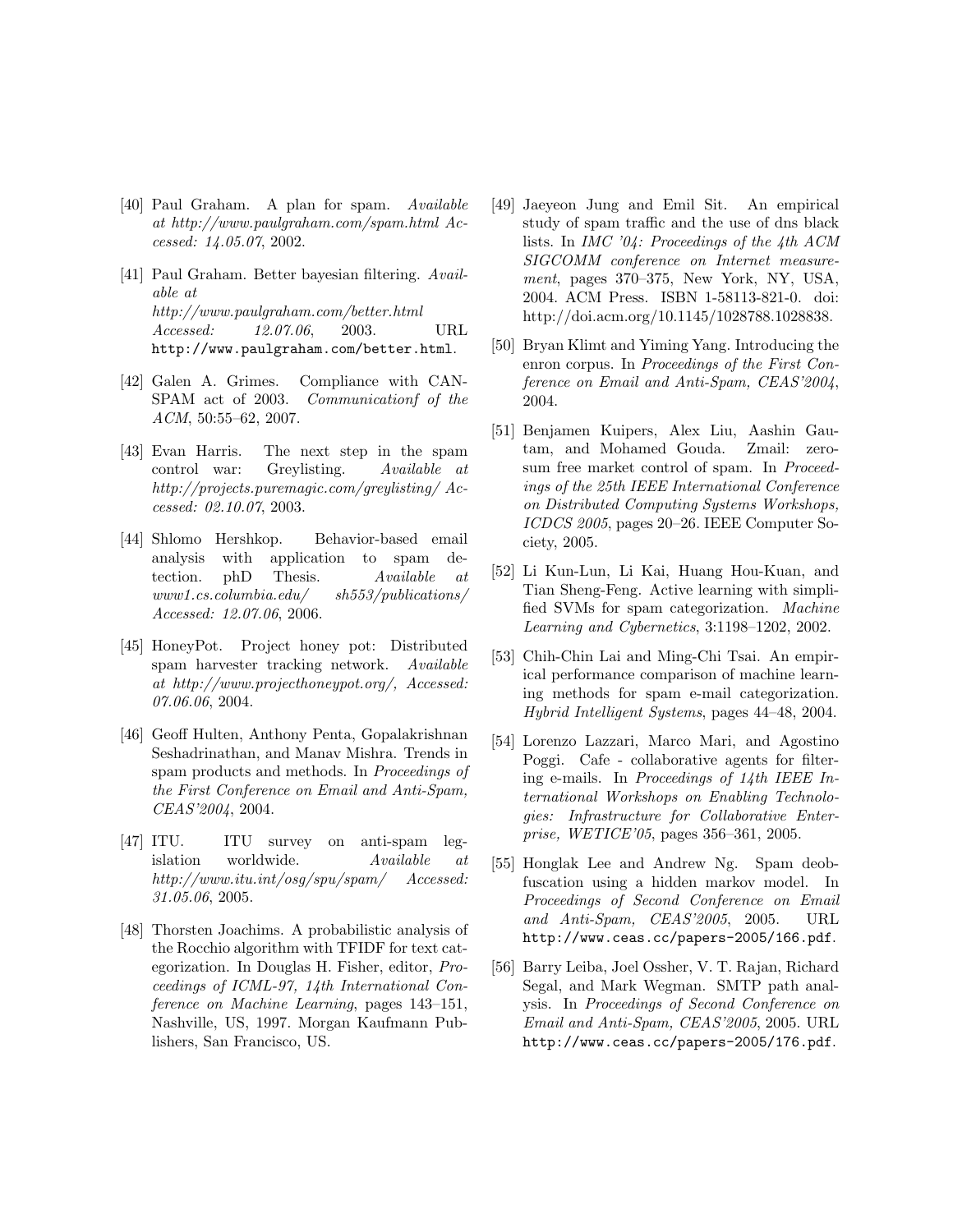- [57] J. Levine and A. DeKok. Lightweight MTA authentication protocol (LMAP) discussion and comparison. http://www.taugh.com/draftirtf-asrg-lmap-discussion-01.txt, Accessed: 31.05.06, 2004.
- [58] Kang Li and Zhenyu Zhong. Fast statistical spam filter by approximate classifications. SIG-METRICS Performance evaluation review, 34 (1):347–358, 2006. ISSN 0163-5999.
- [59] Kang Li, Calton Pu, and Mustaque Ahamad. Resisting spam delivery by tcp damping. In Proceedings of the First Conference on Email and Anti-Spam, CEAS'2004, 2004.
- [60] Daniel Lowd and Christopher Meek. Good word attacks on statistical spam filters. In Proceedings of Second Conference on Email and Anti-Spam, CEAS'2005, 2005. URL http://www.ceas.cc/papers-2005/125.pdf.
- [61] Nicola Lugaresi. European union vs. spam: A legal response. In Proceedings of the First Conference on Email and Anti-Spam, CEAS'2004, 2004.
- [62] Xiao Luo and Nur Zincir-Heywood. Comparison of a SOM based sequence analysis system and naive bayesian classifier for spam filtering. In Proceedings of IEEE International Joint Conference on Neural Networks, IJCNN '05, volume 4, pages 2571–2576, 2005.
- [63] MAAWG. Messaging anti-abuse working group. Email metrics report. Third & fourth quarter 2006. Available at http://www.maawg.org/about/ MAAWG-Metric 2006 3 4 report.pdf Accessed: 04.06.07, 2006.
- [64] Ben Medlock. An adaptive approach to spam filtering on a new corpus. In Proceedings of the Third Conference on Email and Anti-Spam, CEAS'2006, 2006.
- [65] Vangelis Metsis, Ion Androutsopoulos, and Georgios Paliouras. Spam filtering with naive bayes? which naive bayes? In Proceedings

of Third Conference on Email and Anti-Spam, CEAS'2006, 2006.

- [66] Eirinaios Michelakis, Ion Androutsopoulos, Georgios Paliouras, George Sakkis, and Panagiotis Stamatopoulos. Filtron: A learningbased anti-spam filter. In Proceedings of the First Conference on Email and Anti-Spam, CEAS'2004, 2004.
- [67] Guoging Mo, Wei Zhao, Haixia Cao, and Jianshe Dong. Multi-agent interaction based collaborative p2p system for fighting spam. In IAT'06. IEEE/WIC/ACM International Conference on Intelligent Agent Technology, pages 428–431, 2006.
- [68] Evangelos Moustakas, C. Ranganathan, and Penny Duquenoy. Combating spam through legislation: A comparative analysis of us and european approaches. In Proceedings of Second Conference on Email and Anti-Spam, CEAS'2005, 2005.
- [69] Dhinaharan Nagamalai, Cynthia Dhinakaran, and Jae Kwang Lee. Multi layer approach to defend DDoS attacks caused by spam. In MUE'07. International Conference on Multimedia and Ubiquitous Engineering, pages 97– 102, 2007.
- [70] Cormac O'Brien and Carl Vogel. Spam filters: bayes vs. chi-squared; letters vs. words. In Proceedings of the 1st international symposium on Information and communication technoloqies, ISICT '03, pages  $291-296$ , Dublin, Ireland, 2003. Trinity College Dublin.
- [71] Patrick Pantel and Dekang Lin. Spamcop: A spam classification & organization program. In Learning for Text Categorization: Papers from the 1998 Workshop. AAAI Technical Report WS-98-05, 1998.
- [72] So Young Park, Jeong Tae Kim, and Shin Gak Kang. Analysis of applicability of traditional spam regulations to voip spam. In ICACT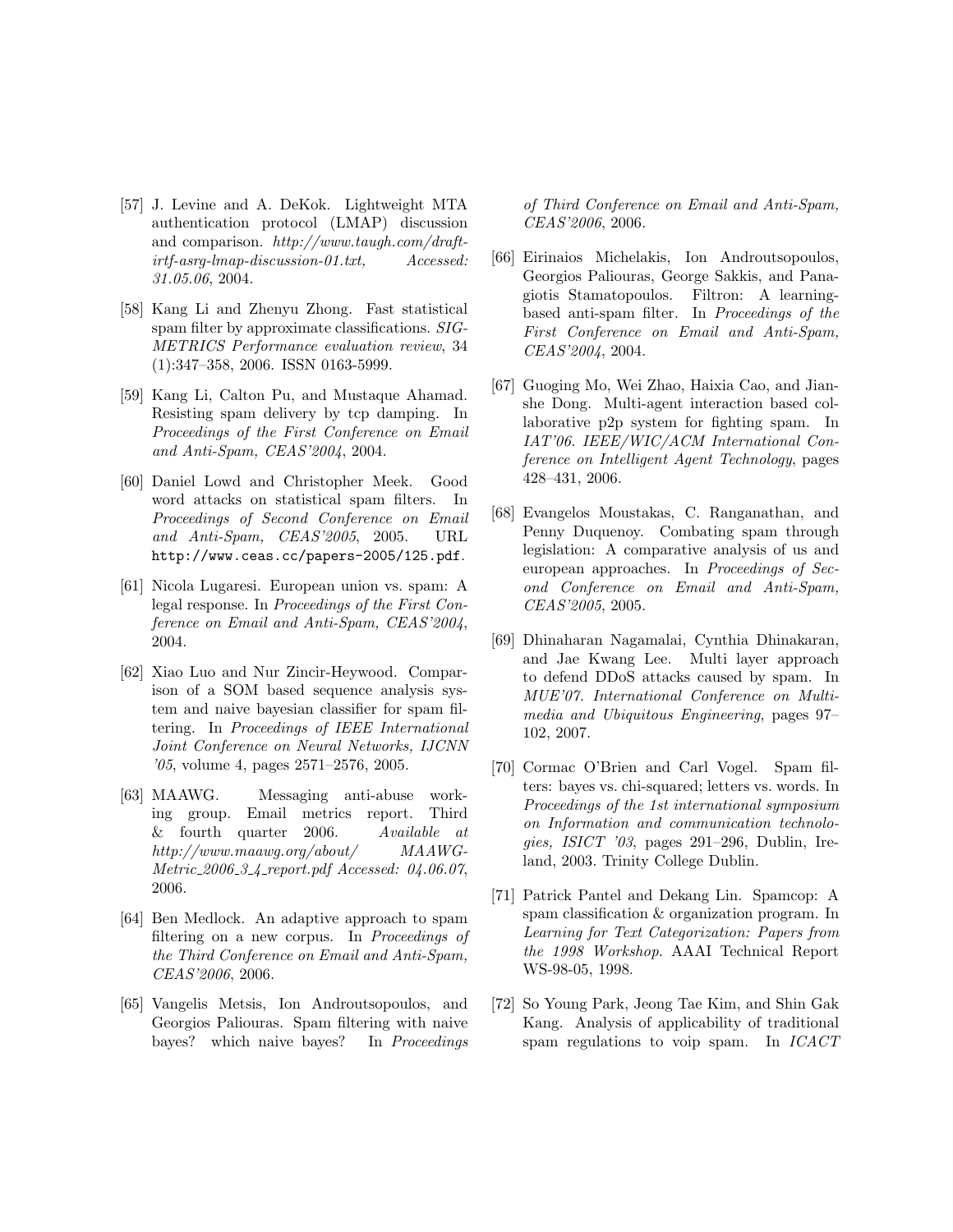2006. The 8th International Conference on Advanced Communication Technology, volume 2, 2006.

- [73] Matthew Prince, Benjamin Dahl, Lee Holloway, Arthur Keller, and Eric Langheinrich. Understanding how spammers steal your e-mail address: An analysis of the first six months of data from project honey pot. In Proceedings of Second Conference on Email and Anti-Spam, CEAS'2005, 2005.
- [74] Calton Pu and Steve Webb. Observed trends in spam construction techniques: A case study of spam evolution. In Proceedings of Third Conference on Email and Anti-Spam, CEAS'2006, 2006.
- [75] Anirudh Ramachandran and Nick Feamster. Understanding the network-level behavior of spammers. In SIGCOMM'06: Proceedings of the 2006 Conference on Aplications, Technologies, Architectures, and Protocols for Computer Communications, 2006.
- [76] Isidore Rigoutsos and Tien Huynh. Chungkwei: a pattern-discovery-based system for the automatic identification of unsolicited email messages (spam). In Proceedings of the First Conference on Email and Anti-Spam, CEAS'2004, 2004.
- [77] Mehran Sahami, Susan Dumais, David Heckerman, and Eric Horvitz. A bayesian approach to filtering junk e-mail. In Learning for Text Categorization: Papers from the 1998 Workshop. AAAI Technical Report WS-98-05, 1998.
- [78] Takamichi Saito. Anti-spam system: Another way of preventing spam. In Proceedings of the 16th International Workshop on Database and Expert Systems Applications, DEXA 2005, pages 57–61, 2005.
- [79] Georgios Sakkis, Ion Androutsopoulos, Georgios Paliouras, Vangelis Karkaletsis, Constantine Spyropoulos, and Panagiotis Stamatopoulos. Stacking classifiers for anti-spam filtering

of e-mail. In Proceedings of Empirical Methods in Natural Language Processing, EMNLP-2001, pages 44–50, 2001.

- [80] Georgios Sakkis, Ion Androutsopoulos, Georgios Paliouras, Vangelis Karkaletsis, Constantine Spyropoulos, and Panagiotis Stamatopoulos. A memory-based approach to anti-spam filtering for mailing lists. Information Retrieval, 6:49–73, 2003.
- [81] Minoru Sasaki and Hiroyuki Shinnou. Spam detection using text clustering. In Proceedings of International Conference on Cyberworlds, CW2005, pages 316–319, 2005.
- [82] Vincent Schiavone, David Brussin, James Koenig, Stephen Cobb, and Ray Everett-Church. Trusted e-mail open standard: A comprehencive policy and technology proposal for email reform. http://www.cobb.com/spam/teos/, Accessed: 31.05.06, 2003.
- [83] D. Sculley and Gabriel M. Wachman. Relaxed online svms for spam filtering. In Proceedings of the 30th annual international ACM SIGIR conference on Research and development in information retrieval, pages 415–422, 2007.
- [84] Larry Seltzer. Should senders pay for the mess we call e-mail?  $eWee$ , http://www.eweek.com/article2/0,4149,1273186,00.asp, Accessed: 31.05.06, 2003.
- [85] SenderID. Sender ID technology: Information for IT professionals. Available at http://www.microsoft.com/mscorp/safety/ technologies/senderid/technology.mspx, Accessed: 31.05.06, 2004.
- [86] Mikko Siponen and Carl Stucke. Effective antispam strategies in companies: An international study. In *Proceedings of HICSS '06*, volume 6, 2006.
- [87] Nuanwan Soonthornphisaj, Kanokwan Chaikulseriwat, and Piyanan Tang-On.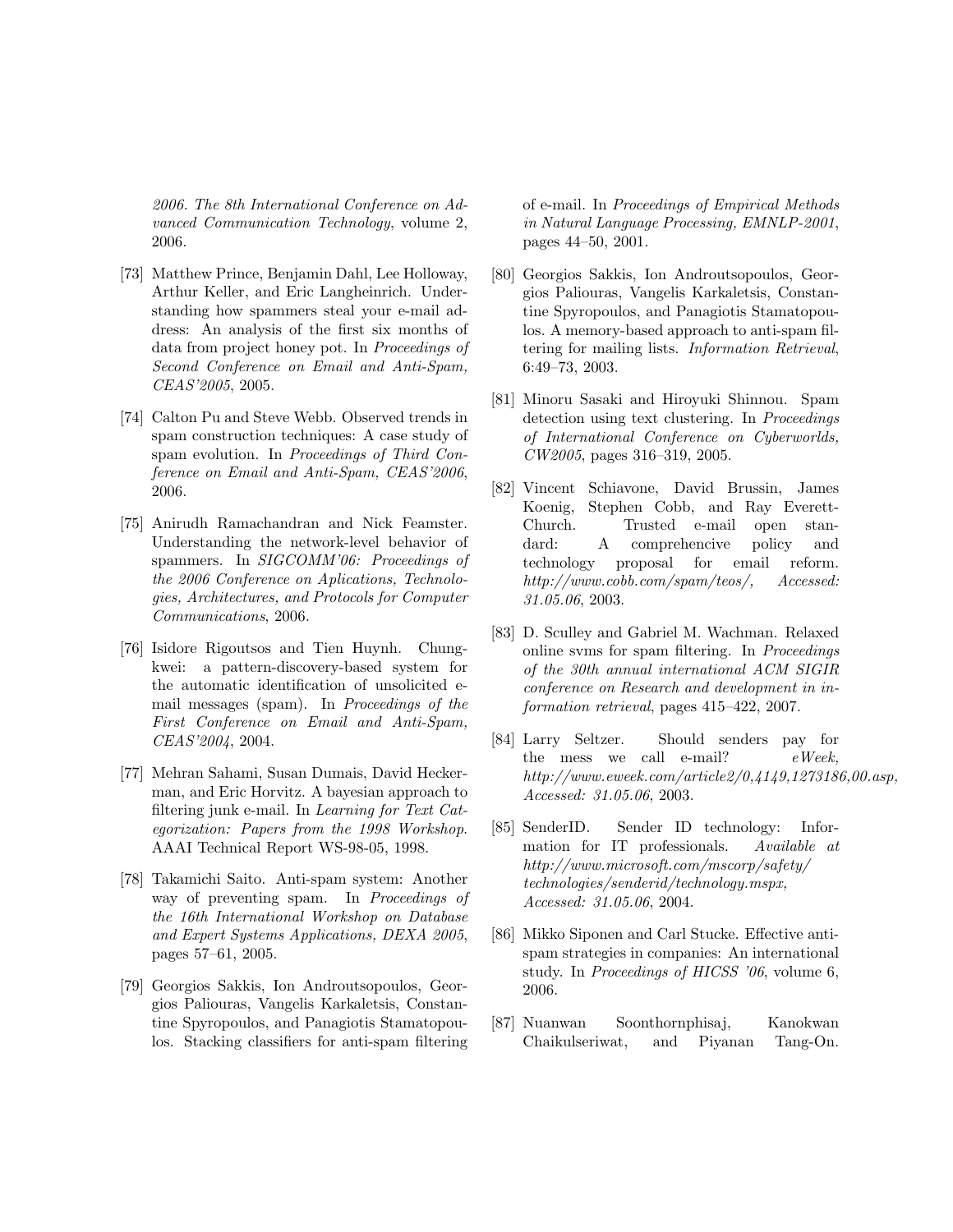Anti-spam filtering: a centroid-based classification approach. Signal Processing, 2: 1096–1099, 2002.

- [88] SpamDefined. Spam defined. http://www.monkeys.com/spam-defined/ Accessed: 31.05.06, 2001.
- [89] SPAMHAUS. The spam definition and legalization game. Available at  $http://www.spamhaus.org/news.lasso?article=9,$ Accessed: 31.05.06, 2003.
- [90] SPAMHAUS. The definition of spam. Available at http://www.spamhaus.org/definition.html, Accessed: 10.06.06, 2005.
- [91] Richard Daniel Twining, Matthew M. Williamson, Miranda Mowbray, and Maher Rahmouni. Email prioritization: reducing delays on legitimate mail caused by junk mail. Technical Report HPL-2004-5R1, HP Labs, 2004.
- [92] SPF. FAQ. http://openspf.org/faq.html Accessed: 31.05.06.
- [93] Xiao-Lin Wang and Ian Cloete. Learning to classify email: a survey. In Proceedings of the 2005 International Conference on Machine Learning and Cybernetics, ICMLC 2005, pages 5716–5719, 2005.
- [94] Zhe Wang, William Josephson, Qin Lv, Moses Charikar, and Kai Li. Filtering image spam with near-duplicate detection. In *Proceedings* of the Fourth Conference on Email and Anti-Spam, CEAS'2007, 2007.
- [95] Gregory Wittel and Felix Wu. On attacking statistical spam filters. In Proceedings of First Conference on Email and Anti-Spam, CEAS'2004, 2004. URL http://www.ceas.cc/papers-2004/170.pdf.
- [96] Matthew Woitaszek, Muhammad Shaaban, and Roy Czernikowski. Identifying junk electronic mail in microsoft outlook with a support vector machine. In Proceedings of the 2003

Symposium on Applications and the Internet, SAINT 2003, pages 166–169, 2003.

- [97] Ching-Tung Wu, Kwang-Ting Cheng, Qiang Zhu, and Yi-Leh Wu. Using visual features for anti-spam filtering. In Proceedings of IEEE International Conference on Image Processing, ICIP 2005, volume 3, pages 509–512, 2005.
- [98] Nariyoshi Yamai, Kiyohiko Okayama, Takuya Miyashita, Shin Maruyama, and Motonori Nakamura. A protection method against massive error mails caused by sender spoofed spam mails. In Proceedings of the 2005 Symposium on Applications and the Internet, SAINT 2005, pages 384–390, 2005.
- [99] Chi-Yuan Yeh, Chih-Hung Wu, and Shing-Hwang Doong. Effective spam classification based on meta-heuristics. In *Proceedings of* IEEE International Conference on Systems, Man and Cybernetics, SMC 2005, volume 4, pages 3872–3877, 2005.
- [100] Wen-tau Yih, Joshua Goodman, and Geoff Hulten. Learning at low positive rates. In Proceedings of the Third Conference on Email and Anti-Spam, CEAS'2006, 2006.
- [101] Le Zhang and Tianshun Yao. Filtering junk mail with a maximum entropy model. In Proceeding of 20th International Conference on Computer Processing of Oriental Languages, ICCPOL03, pages 446–453, 2003.
- [102] Le Zhang, Jingbo Zhu, and Tianshun Yao. An evaluation of statistical spam filtering techniques. ACM Transactions on Asian Language Information Processing (TALIP), 3 (4):243–269, 2004. ISSN 1530-0226. doi: http://doi.acm.org/10.1145/1039621.1039625.
- [103] Wenqing Zhao and Zili Zhang. An email classification model based on rough set theory. In Proceedings of the 2005 International Conference on Active Media Technology, AMT05, pages 403–408, 2005.